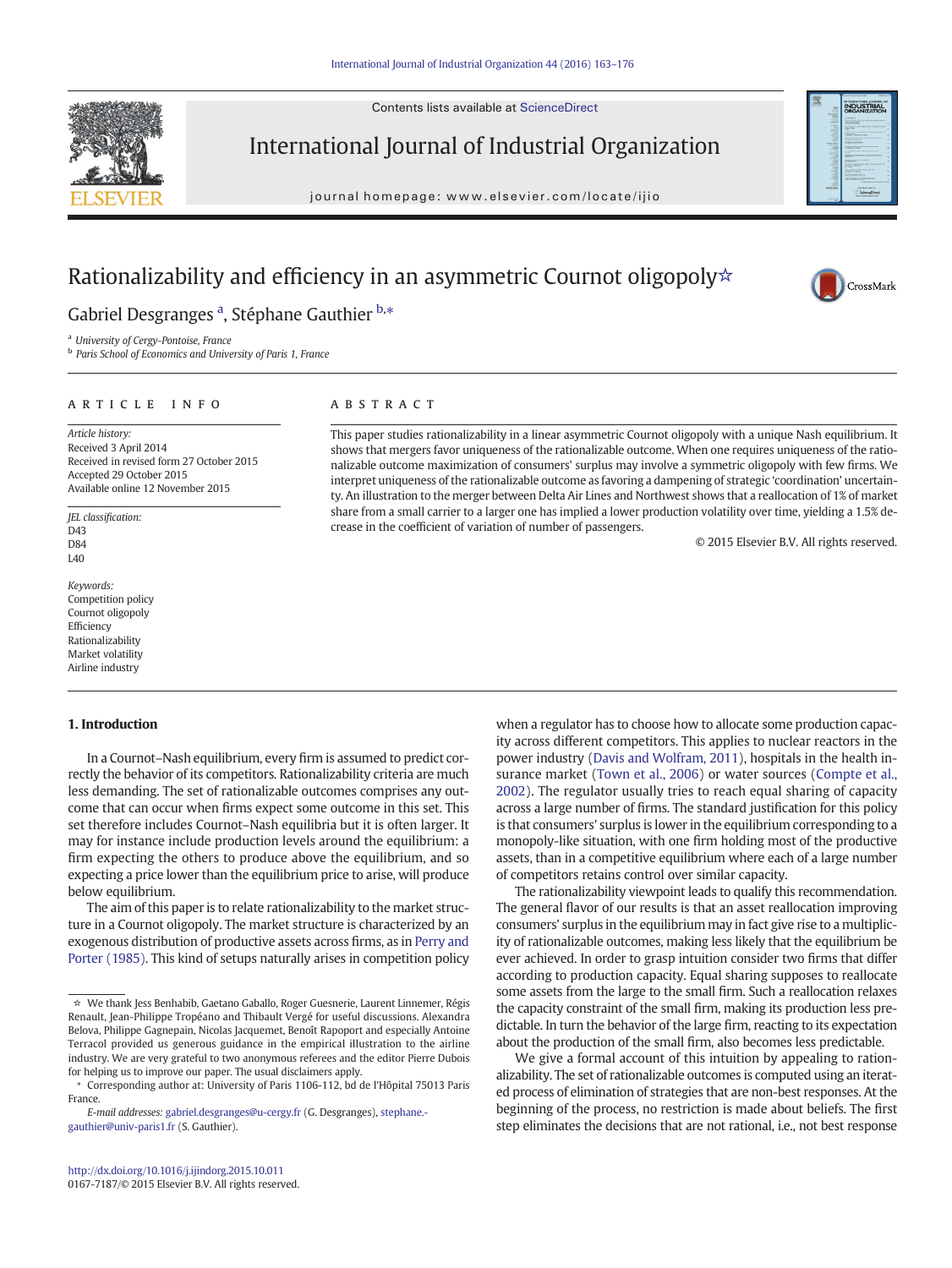<span id="page-1-0"></span>to some belief. The second step then eliminates all the decisions that are not best responses to beliefs in the set of rational decisions. Every further step eliminates the decisions that are not best responses to beliefs about decisions surviving the previous steps. This process eventually yields the set of rationalizable outcomes. There is a unique rationalizable outcome when the process is contracting, i.e., it is governed by a mapping with spectral radius less than one [\(Bernheim, 1984; Moulin, 1984](#page-13-0)).

We provide a global characterization of the set of rationalizable outcomes in a linear asymmetric Cournot setup with a unique Nash equilibrium. Our main result shows that the spectral radius of the mapping governing iterated elimination of non-best responses increases following a reallocation of assets from a large firm to a smaller one. Achieving a higher consumers' surplus in the equilibrium may consequently be associated with a multiplicity of rationalizable outcomes. In addition we show that in case of multiplicity such a reallocation enlarges the set of rationalizable aggregate productions.

Once Nash assumptions are relaxed, looking for a consumers' surplus improvement makes questionable policies involving unrestrained pursuit of competition. We characterize the asset distribution maximizing the aggregate equilibrium production subject to the constraint that the equilibrium is the only rationalizable outcome. When the competitive equilibrium is the only rationalizable outcome, this is indeed the solution we look for. Otherwise, the solution is an oligopoly with few identical firms. We finally show that this same asset distribution maximizes the lowest rationalizable aggregate production. In this sense, a regulator who displays high risk aversion and so puts high probability of occurrence on worst rationalizable productions should not implement an asset distribution implying multiple rationalizable outcomes.

[Bernheim \(1984\)](#page-13-0), [Basu \(1992\)](#page-13-0) and [Börgers and Janssen \(1995\)](#page-13-0) study rationalizability in symmetric Cournot games. [Guesnerie \(1992\)](#page-13-0) studies eductive stability (that coincides with uniqueness of rationalizable outcomes) in the competitive case, and [Gaballo \(2013\)](#page-13-0) considers eductive stability in linear symmetric Cournot games. The closest paper to ours is [Moulin \(1984\)](#page-13-0). [Moulin \(1984\)](#page-13-0) provides a condition for local Cournot (cobweb) stability and shows that this condition locally governs elimination of non best responses. Rationalizability can also be analyzed exploiting the supermodular game structure of Cournot duopolies or symmetric oligopolies [\(Amir, 1996; Vives, 1990\)](#page-13-0) but this approach does not extend to more general frameworks [\(Vives, 1999](#page-13-0)).

The process of iterated elimination allows for an interpretation of rationalizability as the consequence of introspection. Other criteria for Nash robustness include real time learning where agents revise their beliefs from observations of past outcomes. See, among others, [Milgrom and Roberts \(1990\)](#page-13-0), [Guesnerie \(1993\)](#page-13-0), [Marx \(1999\),](#page-13-0) [Hommes and Wagener \(2010\)](#page-13-0) or [Durieu et al. \(2011\).](#page-13-0) The Rationalizable Conjectural Equilibrium introduced by [Rubinstein and Wolinsky](#page-13-0) [\(1994\)](#page-13-0) and [Esponda \(2013\)](#page-13-0) involves both introspection and feedback from observations. The literature suggests the existence of close links between all these approaches.

The empirical literature provides no clear evidence that concentration is associated with higher prices [\(Gugler et al., 2003\)](#page-13-0). This is often viewed as reflecting a trade-off between economies of scale and the ability of larger firms to exercise market power [\(Farrell and Shapiro, 1990;](#page-13-0) [Perry and Porter, 1985; Williamson, 1968\)](#page-13-0). Our theoretical model focuses on one aspect of a merger: a merger is one form of reallocation of productive assets. Focusing on this aspect our results suggest that changes in the set of rationalizable outcomes caused by mergers may also blur the impact on the price level. In the airlines industry there is mixed evidence that fare dispersion is higher in competitive routes ([Borenstein and Rose,](#page-13-0) [1994; Gerardi and Shapiro, 2009\)](#page-13-0). Our paper considers quantity instead of price dispersion. We provide empirical evidence consistent with the theory that in the airlines industry the main recent mergers have led to reduced intra-route passenger volatility. In the specific case of the merger between Delta Air Lines and Northwest we find that a 1% transfer of market share from a small firm to a larger one decreases within carriers coefficient of variation of the number of passengers by 1.5%.

The paper is organized as follows. In Section 2 we present the setup and we show that equilibrium production increases following a reallocation of assets from a large firm to a smaller one. In [Section 3](#page-2-0) we give a necessary and sufficient condition for the equilibrium to be the only rationalizable outcome. In [Section 4](#page-3-0) we establish the trade-off between efficiency in equilibrium and uniqueness of the rationalizable outcome. In [Section 5](#page-3-0) we characterize the optimal distribution of assets. The illustration to the airline industry is given in [Section 6](#page-4-0).

# 2. General setup

We consider a single product model of Cournot competition with M firms and N identical productive assets. Firm  $\ell$  owns  $N_\ell$  assets, with  $N_\ell$ decreasing in  $\ell(N_\ell \in \mathbb{R}_+)$ . Producing  $q_\ell$  costs  $C(q_\ell, N_\ell) = q_\ell^2/2\sigma N_\ell$  to firm  $\ell(\sigma > 0)$ . One can think of an asset as a plant, and assume that producing q goods from a plant costs  $q^2/2\sigma$ . By convexity, a firm minimizes its overall cost by producing the same quantity  $q$  in each plant, yielding total cost  $C(qN_{\ell}, N_{\ell}).$ 

Given  $N_\ell$  firm  $\ell$  produces  $q_\ell$  maximizing  $p(q_\ell + Q_{-\ell})q_\ell - C(q_\ell, N_\ell)$ , where  $Q_{-\ell}$  is the aggregate production of firms other than  $\ell$  and  $p(\cdot) = \delta_0 - \delta Q$  is the inverse demand function (where Q is the aggregate production, and  $\delta$ ,  $\delta_0$  > 0). Its best response is

$$
R_{\ell}(Q_{-\ell}) = \begin{cases} q_{\ell}^{m} - b_{\ell}Q_{-\ell} & \text{if } Q_{-\ell} \le \delta_0/\delta, \\ 0 & \text{if } Q_{-\ell} \ge \delta_0/\delta, \end{cases}
$$
(1)

where  $q_{\ell}^{m} = b_{\ell} \delta_0 / \delta$  is the monopoly production of firm  $\ell$ , and

$$
b_{\ell} = \frac{\sigma \delta N_{\ell}}{2\delta \sigma N_{\ell} + 1} \ge 0. \tag{2}
$$

With this specification the slope  $b_{\ell}$  of the reaction function is increasing and concave in  $N_{\ell}$ .

A Cournot equilibrium is a M-vector  $(q_\ell^*)$  such that  $q_\ell^* = R_\ell(Q_{-\ell}^*)$  for every  $\ell$ . There is a unique equilibrium. In this equilibrium, productions are

$$
\begin{pmatrix} q_1^* \\ \vdots \\ q_M^* \end{pmatrix} = (I + B)^{-1} \begin{pmatrix} q_1^m \\ \vdots \\ q_M^m \end{pmatrix},
$$

where  $I$  is the identity matrix of order  $M$  and  $B$  is the square positive matrix

$$
B = \begin{pmatrix} 0 & b_1 & \cdots & b_1 \\ b_2 & \ddots & & \vdots \\ \vdots & & \ddots & b_{M-1} \\ b_M & \cdots & b_M & 0 \end{pmatrix}.
$$

Let  $Q^*$  be the aggregate production in the equilibrium. Since the price  $p(Q^*)$  is positive (otherwise no firm would be active in equilibrium) and the marginal cost tends to zero when production tends to zero, it is always profitable for a firm to enter the market. Hence all the firms are active in equilibrium ( $q_\ell^*$  > 0 for every  $\ell$ ).

Our first result states that an equal distribution of assets across firms yields the highest aggregate production in equilibrium, and thus the highest consumers' surplus.

**Proposition 1.** A transfer of assets from firm h to firm s increases the aggregate output Q\* in the Cournot equilibrium if and only if  $N_h > N_s$ (firm h is larger than firm s).

Proof. The equilibrium aggregate production is

$$
Q^* = \frac{S}{1+S} \frac{\delta_0}{\delta}, \text{ with } S = \sum_{\ell=1}^M \frac{b_\ell}{1-b_\ell}. \tag{3}
$$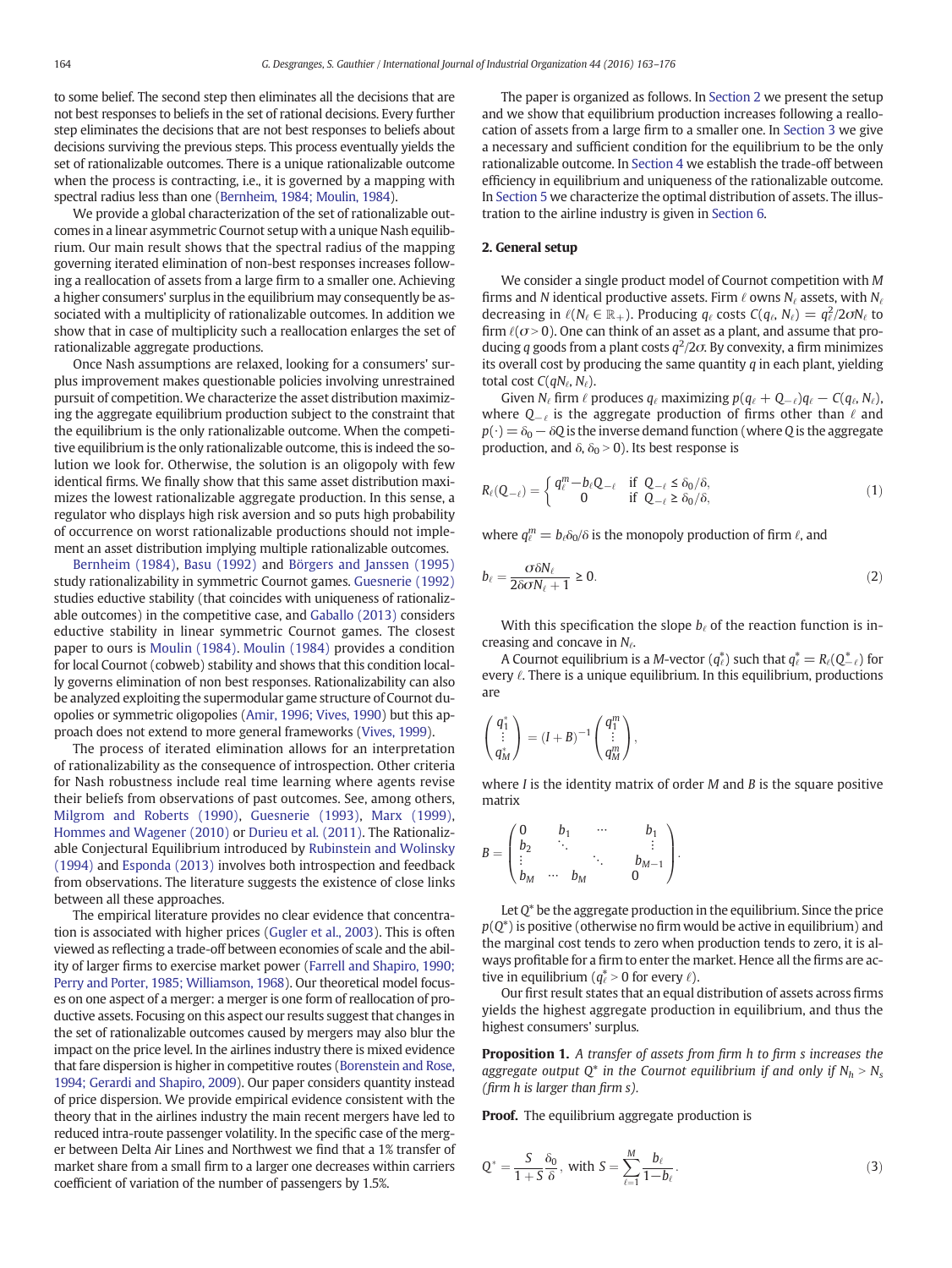<span id="page-2-0"></span>The production  $Q^*$  increases in S, and the ratio  $b_{\ell}/(1 - b_{\ell})$  is increasing and concave in  $N_{\ell}$ . A transfer of assets from a large to a small firm implies a lower  $b_h/(1 - b_h)$  and a higher  $b_s/(1 - b_s)$ . By concavity, S increases, and so  $Q^*$  increases.  $\square$ 

This result is a particular case of [Perry and Porter \(1985\)](#page-13-0) or [Farrell](#page-13-0) [and Shapiro \(1990\)](#page-13-0). It includes the case of a merger (a merger between firms  $s$  and  $h$  amounts to transfer all the assets of  $s$  to  $h$ ). A corollary of [Proposition 1](#page-1-0) is that, when all the firms have the same number of assets,  $Q^*$  increases with the number M of firms (from a symmetric oligopoly with M firms, the transfer of all the assets of one firm to the others results into a symmetric oligopoly with M-1 firms). Hence, given N, the production  $Q^*$  and the consumers' surplus are maximized in a competitive equilibrium (an equilibrium with an infinite number of identical firms).

# 3. Dominance solvability

An equilibrium is dominant solvable when it is the unique rationalizable outcome of the Cournot game.

Rationalizable outcomes are defined from the following process. Suppose that every firm  $\ell$  produces in  $[q_{\ell}^{\rm inf}(0), q_{\ell}^{\rm sup}(0)) = [0, +\infty)$ . Then, define iteratively (for all  $t \geq 1$ ) the sequences  $[q_{\ell}^{\rm inf}(t), q_{\ell}^{\rm sup}(t)]$  of sets of best responses of firm  $\ell$  to the belief that the aggregate production of others is in  $[Q_{-\ell}^{\text{inf}}(t-1), Q_{-\ell}^{\text{sup}}(t-1)]$ , with  $Q_{-\ell}^{\text{inf}}(t-1)$  =  $\sum_{k \neq \ell} q_k^{\text{inf}}(t-1)$  and  $Q_{-\ell}^{\text{sup}}(t-1) = \sum_{k \neq \ell} q_k^{\text{sup}}(t-1)$ . Strategic substitutabilities imply that

$$
q_{\ell}^{\inf}(t) = R_{\ell}(Q_{-\ell}^{\sup}(t-1)), \text{ and } q_{\ell}^{\sup}(t) = R_{\ell}\left(Q_{-\ell}^{\inf}(t-1)\right).
$$
 (4)

For all  $\ell$  the sequences are converging since  $(q_\ell^{\inf}(t))$  increases in t,  $(q_\ell^{\sup}(t))$  decreases in t, and they are bounded  $(0 \leq q_\ell^{\text{inf}}(t) \leq q_\ell^* \leq q_\ell^{\text{sup}}(t) \leq q_\ell^m$  for all  $t \geq 1$ ). Their limits, denoted  $q_\ell^{\text{inf}}$  and  $q_{\ell}^{\textrm{sup}}$ , are fixed points of the recursive system (4). The limit set [ $q_{\ell}^{\textrm{inf}}, q_{\ell}^{\textrm{sup}}$ ] is the set of rationalizable productions of firm  $\ell$ .

Local dominance solvability is defined as the uniqueness of the rationalizable outcome in a game where the strategy sets are restricted to a neighborhood of the equilibrium ( $q_{\ell}^{\rm inf}(0)$  and  $q_{\ell}^{\rm sup}(0)$  are close to  $q_{\ell}^*$  for every firm). Under this restriction, all the firms are active, and the recursive system (4) becomes

$$
\begin{pmatrix} q_1^{\text{inf}}(t) \\ \vdots \\ q_M^{\text{inf}}(t) \end{pmatrix} = \begin{pmatrix} q_1^m \\ \vdots \\ q_M^m \end{pmatrix} - B \begin{pmatrix} q_1^{\text{sup}}(t-1) \\ \vdots \\ q_M^{\text{sup}}(t-1) \end{pmatrix},
$$

and

$$
\begin{pmatrix} q_1^{\sup}(t) \\ \vdots \\ q_M^{\sup}(t) \end{pmatrix} = \begin{pmatrix} q_1^m \\ \vdots \\ q_M^m \end{pmatrix} - B \begin{pmatrix} q_1^{\inf}(t-1) \\ \vdots \\ q_M^{\inf}(t-1) \end{pmatrix}.
$$

Local dominance solvability obtains when this system is contracting, i.e., the spectral radius of  $B$  is less than 1.

**Lemma 1.** The spectral radius of B is the unique positive root  $\rho$  of

$$
F(\rho) \equiv \sum_{\ell=1}^{M} \frac{b_{\ell}}{\rho + b_{\ell}} = 1. \tag{5}
$$

We have  $\rho < 1 \Leftrightarrow F(1) < 1$ .

**Proof.** Let  $e$  be an eigenvalue of  $B$ , and  $v$  an associated eigenvector. Then,  $ev = Bv$  yields

$$
ev_{\ell} + b_{\ell}v_{\ell} = b_{\ell}\sum_{k=1}^{M}v_{k} \Longleftrightarrow v_{\ell} = \frac{b_{\ell}}{e+b_{\ell}}\sum_{k=1}^{M}v_{k} \text{ for all } \ell.
$$

Summing over  $\ell$  implies that every eigenvalue e of B is such that

$$
F(e) \equiv \sum_{\ell=1}^{M} \frac{b_{\ell}}{e+b_{\ell}} = 1.
$$

For  $e \ge 0$ , the function F is continuous and decreasing. Moreover,  $F(0) = n > 1 > 0 = F(+\infty)$ . Hence, B admits a unique positive real eigenvalue. Since B is a positive matrix, it follows from Perron–Frobenius theorem that this positive real eigenvalue is the spectral radius  $\rho$  of B. That is,  $F(\rho) = 1$  for  $\rho > 0$ . Finally, since F is decreasing, we have:  $\rho < 1$  if and only if  $F(1) < 1.$   $\Box$ 

The inequality  $F(1) < 1$  is the local condition found by [Moulin \(1984\).](#page-13-0) We are going to show that this is also the condition for global dominance solvability of the equilibrium. This is done by investigating the set of rationalizable outcomes. With identical firms, either the equilibrium is dominant solvable ( $q_{\ell}^{\text{inf}} = q_{\ell}^{\text{sup}} = q_{\ell}^* \equiv q^*$  for all  $\ell$ ), or  $[q_{\ell}^{\text{inf}}, q_{\ell}^{\text{sup}}] = [0, q^m]$  with  $q^m = q_{\ell}^m$  for all  $\ell$  (see, e.g., [Basu,](#page-13-0) [1992\)](#page-13-0). In our setup firms are heterogeneous and it is no longer true that  $q_\ell^{\text{inf}} = 0$  for every  $\ell$  when the equilibrium is not dominant solvable. The next result shows that the values of  $q_{\ell}^{\text{inf}}$  are ranked according to  $\ell$ .

**Lemma 2.** The bounds  $q_\ell^{inf}$  and  $q_\ell^{sup}$  are nonincreasing in  $\ell$ . Furthermore, the lowest rationalizable production  $q_\ell^{\rm inf}$  is 0 if and only if  $\ell\!>\!\overline{\ell}$ , where  $\overline{\ell}\!\ge\!0$ is the largest  $\ell$  such that

$$
\sum_{k \leq \ell} \frac{b_k}{1 + b_k} + \sum_{k > \ell} \frac{b_k}{1 + b_\ell} < 1. \tag{6}
$$

# **Proof.** See in appendix. □

To get an intuition about the existence of the threshold  $\bar{\ell}$ , let us consider the first two steps of the iterative process of elimination of non best responses. In the first step,  $q_{\ell}^{\sup}(1)$  is the monopoly production  $q_{\ell}^{m}$ which is decreasing in  $\ell$  (it is increasing in the number of assets). In the second step,  $q_{\ell}^{\text{inf}}(2)$  is the best response to  $Q_{-\ell}^{\text{sup}}(1)$  which is increasing in  $\ell$  (small firms face a higher aggregate production of others than large firms). It follows that  $q_{\ell}^{\inf} (2)$  is decreasing in  $\ell$  and possibly 0 for  $\ell$  large enough. The argument extends to every further step of the elimination process.

Given the threshold  $\bar{\ell}$ , we can characterize the rationalizable outcomes of a linear Cournot game.

Lemma 3. The set of rationalizable aggregate productions is the interval  $[Q<sup>inf</sup>, Q<sup>sup</sup>]$ , where

$$
Q^{\inf} = \left(1 + \frac{c-a}{a^2 - c(c+e)}\right) \frac{\delta_0}{\delta}, \quad Q^{\sup} = Q^{\inf} + \frac{e}{a^2 - c(c+e)} \frac{\delta_0}{\delta}, \tag{7}
$$

with

$$
a=1+\sum_{\ell\leq \overline{\ell}}\frac{b_{\ell}^2}{1-b_{\ell}^2}, c=\sum_{\ell\leq \overline{\ell}}\frac{b_{\ell}}{1-b_{\ell}^2}
$$
 and  $e=\sum_{\ell>\overline{\ell}}b_{\ell}.$ 

**Proof.** See in appendix. The appendix also characterizes the set  $[q_\ell^{\text{inf}}, q_\ell^{\text{sup}}]$ of rationalizable individual productions.  $\square$ 

Lemma 2 directly yields a necessary and sufficient condition for dominance solvability of the Cournot game. On the one hand, when all the firms are active  $(\bar{\ell} = M)$ ,  $q_{\ell}^{\text{inf}} = q_{\ell}^{\text{sup}} = q_{\ell}^*$  for all  $\ell$  since the equilibrium is the unique fixed point of the linear system (4). On the other hand, the Cournot equilibrium is not the only rationalizable outcome when some firms remain inactive  $(\ell < M)$ .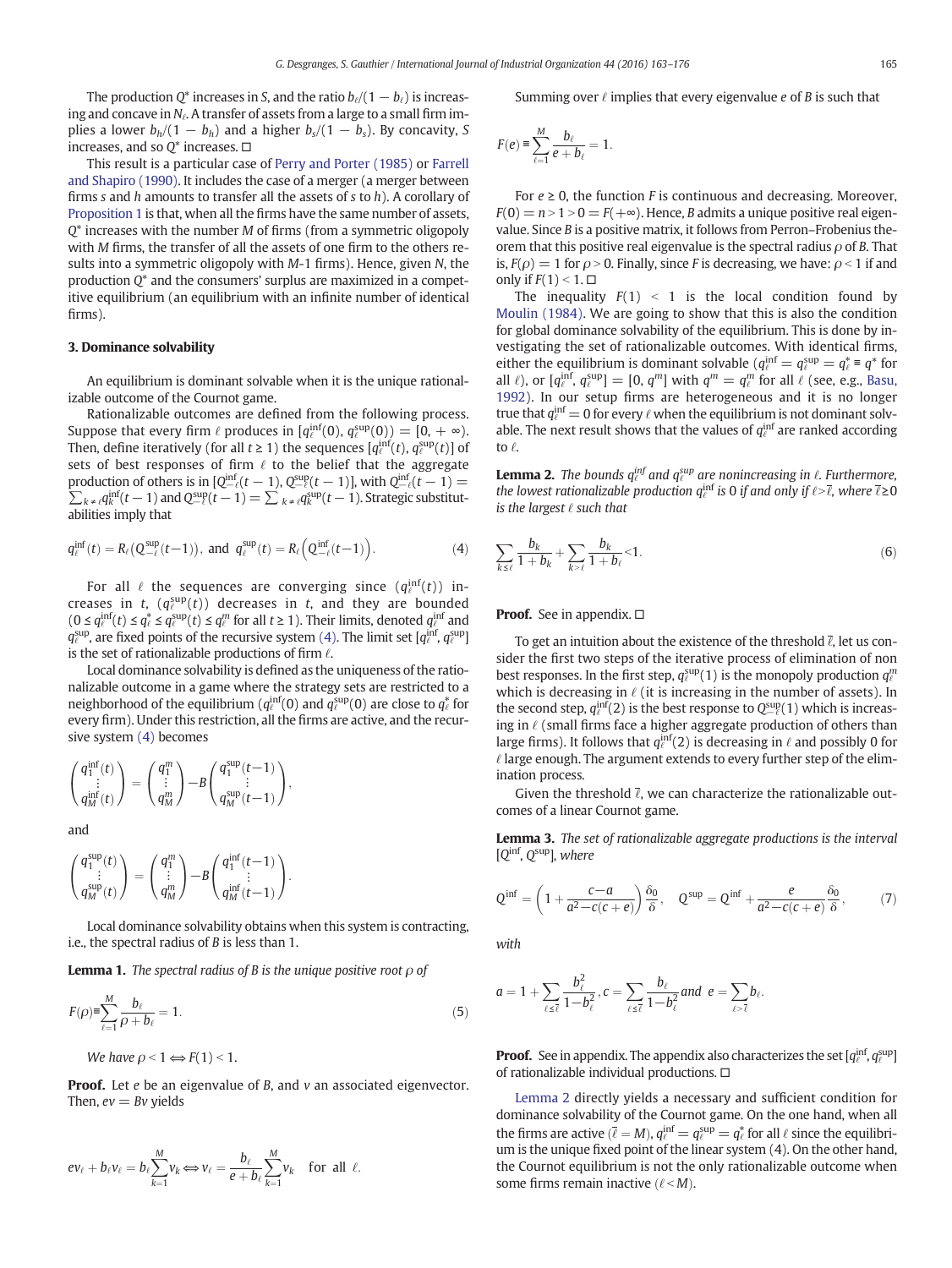<span id="page-3-0"></span>Proposition 2. The Cournot equilibrium is globally dominant solvable (the unique rationalizable outcome) if and only if  $\overline{\ell} = M$ , or equivalently

$$
\sum_{\ell} \frac{b_{\ell}}{1+b_{\ell}} < 1. \tag{8}
$$

Proposition 2 generalizes the local analysis by taking into account the decision of entry analyzed in [Lemma 2.](#page-2-0) It shows that Eq. (8) governs global dominance solvability, and thus rationalizability of entry.

For illustrative purpose, consider an example of non Nash rationalizable outcomes with identical firms,  $b_{\ell} = b$  for all  $\ell$ . Condition (8) simplifies to  $(M - 1)b < 1$ . When the equilibrium is not dominant solvable, any rationalizable deviation from the equilibrium is justified by a belief in [0,  $q^m$ ]. Firm  $\ell$  can produce  $q^* + \varepsilon$  when it expects everyone else to deviate by  $-\varepsilon/[(M-1)b]$  from the equilibrium. This belief in turn is justified by second order beliefs: a firm believes that everyone produces below the equilibrium when it believes that everyone believes that everyone produces above the equilibrium (implying that everyone produces below the equilibrium). Higher order beliefs are defined in [0,  $q^m$ ] along the same lines.

# 4. Rationalizability and asset distribution

We now relate the asset distribution to the set of rationalizable outcomes. A first approach consists in studying how a change in the asset distribution affects the spectral radius  $\rho$ .

Proposition 3. A transfer of assets from firm h to firm s increases the spectral radius  $\rho$  of B if and only if firm h is larger than firm s ( $N_h > N_s$ ).

**Proof.** Consider a transfer of  $dN > 0$  assets from firm h to firm s, i.e.,  $N_s$ increases by dN and  $N_h$  decreases by  $dN(N_s \le N_h)$ . The resulting change  $d\rho$  in the spectral radius is obtained by differentiating Eq. [\(5\)](#page-2-0):

$$
F'(\rho)d\rho + \left[\frac{\partial}{\partial N_s}\left(\frac{b_s}{1+b_s}\right) - \frac{\partial}{\partial N_h}\left(\frac{b_h}{1+b_h}\right)\right]dN = 0.
$$

Since the ratio  $b_{\ell}/(1 + b_{\ell})$  is increasing and concave in  $N_{\ell}$ , the term into brackets is positive. Since  $F'(\rho) < 0$  for  $\rho > 0$ , we have  $d\rho > 0.$   $\Box$ 

A transfer of assets from firm h to firm s implies a change in the slopes of their reaction functions. Since the (absolute value of the) slope is increasing in the number of assets,  $b_s$  increases (which is detrimental to dominance solvability) and  $b<sub>h</sub>$  decreases (which favors dominance solvability). The overall effect follows from the concavity of the ratio  $b_{\ell}/(1 + b_{\ell})$  in the number of assets. Proposition 3 shows that asymmetry across firms favors dominance solvability. In view of [Proposition 1](#page-1-0) any reallocation of assets which improve consumers' surplus in equilibrium makes less likely that this equilibrium be the unique rationalizable outcome.<sup>1</sup>

A second approach bears on the set of rationalizable aggregate productions  $[Q^{\text{inf}}, Q^{\text{sup}}]$ . The difference  $Q^{\text{sup}} - Q^{\text{inf}}$  can be viewed as a measure of the strategic uncertainty in the market, a large interval  $[Q^{\text{inf}}, Q^{\text{sup}}]$  magnifying strategic uncertainty. Our next result is another version of the trade-off between efficiency and dominance solvability: a reallocation of assets that yields higher aggregate production in equilibrium also raises  $Q^{\text{sup}} - Q^{\text{inf}}$ .

Proposition 4. Assume that the equilibrium is not dominant solvable  $(Q<sup>inf</sup> < Q<sup>sup</sup>)$ . Consider an infinitesimal reallocation of assets from a large firm h to a smaller one s,  $dN_h = -dN_s < 0$  ( $N_s < N_h$ ). We have:

$$
d\left(Q^{\text{sup}}-Q^{\text{inf}}\right)>0.
$$

# Proof. See in appendix. □

In order to grasp some intuition, consider again the iterative process Eq. [\(4\).](#page-2-0) The production  $q_{\ell}^{\sup}(1) = q_{\ell}^{m}$  is increasing and concave in  $N_{\ell}$ . A reallocation of assets from firm h to firm s implies that  $q_h^m$  decreases and  $q_s^m$  increases. By concavity  $q_s^m + q_h^m$  increases. Hence, for each firm  $\ell \neq s$ , the reallocation implies an increase in  $Q_{-\ell}^{\text{sup}}(1)$  so that  $q_{\ell}^{\text{inf}}(2)$  decreases. Firm s faces a smaller production  $Q_{-s}^{\text{sup}}(1)$  but this effect happens to be dominated by the aggregate effect on all the other firms. The argument then extends to every further step of the iterative process.

# 5. Optimal asset distribution

Consider a competition regulator who wants to implement an asset distribution maximizing aggregate production. In the presence of a multiplicity of rationalizable outcomes, the regulator cannot be certain about the actual aggregate production. A possible way to circumvent this problem is to restrict attention to asset distributions implying a unique rationalizable outcome. The asset distribution  $(N_e)$  and the number M of firms should then maximize the equilibrium aggregate production  $Q^*$  defined by Eq. [\(3\)](#page-1-0) subject to the dominant solvability constraint  $F(1) < 1$  in Eq. (8), and feasibility

$$
\sum_{\ell=1}^{M} N_{\ell} \le N. \tag{9}
$$

**Proposition 5.** Any  $((N_{\ell}), M)$  maximizing the aggregate equilibrium production  $Q^*$  given by Eq. ([3](#page-1-0)) subject to the constraints (8) and (9) involves an equal sharing of productive assets:  $N_{\ell} = N/M$  for all  $\ell$ . Furthermore,

- if  $\sigma \delta N < 1$ , then the solution involves an infinite number of firms (competitive market), and Eq. (9) is the only binding constraint;
- if  $\sigma$  $\delta$ N  $\geq$  1, then the solution is a symmetric oligopoly with

$$
M^{**} = \frac{3\sigma\delta N}{\sigma\delta N - 1}
$$

firms.<sup>2</sup> The aggregate production is

$$
Q^{**} = \frac{1}{2} \frac{3\sigma\delta N}{1 + 2\sigma\delta N} \frac{\delta_0}{\delta}
$$
\n(10)

Both constraints (8) and (9) are binding at the optimum.

# Proof. See in appendix. □

A competitive market structure obtains when the given (finite) capacity is equally shared among a arbitrarily large number of firms. The equilibrium in such a market is the only rationalizable outcome when  $\sigma$ δN < 1. This is the condition found by [Guesnerie \(1992\)](#page-13-0) with a continuum of total size  $N = 1$  of firms. By Proposition 5 perfect competition should be promoted when  $\sigma \delta N < 1$ .

When  $\sigma \delta N \geq 1$ , there are multiple rationalizable outcomes in a competitive market. A first way to restore uniqueness is to allocate only a part of the assets. The equilibrium becomes dominant solvable

<sup>&</sup>lt;sup>1</sup> An alternative assessment could refer to Γ characterized in Proposition 2. Proposition 3 holds true when ρ is replaced by Γ. 2 When M<sup> $*$ </sup> is not an integer, the solution is the largest integer below M<sup>\*</sup> $*$ .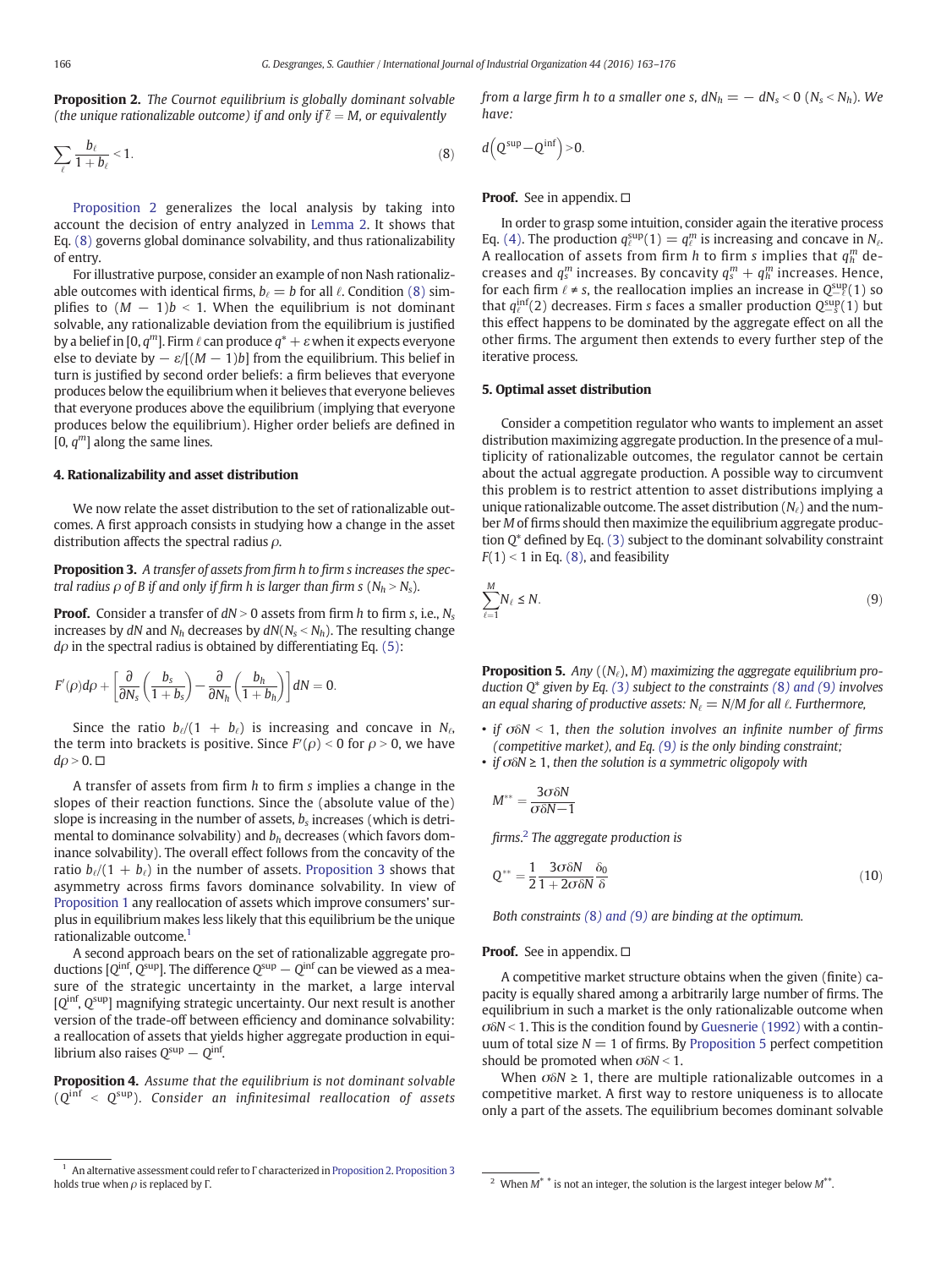<span id="page-4-0"></span>when  $1/\sigma\delta$  assets ( $1/\sigma\delta$  < N) are allocated to a large number of firms. Perfect competition then involves production inefficiency with some productive assets being not used. A second way to restore uniqueness is to allocate all the assets to few firms only. The market structure now gets closer to a monopoly-like situation. [Proposition 5](#page-3-0) shows that this last alternative maximizes consumers' surplus.

[Proposition 5](#page-3-0) may provide biased insights into the optimal distribution of assets. Indeed, when  $\sigma \delta N \geq 1$ , there exist asset distributions where some rationalizable production is greater than  $Q^{**}$ . Reaching such production levels could then justify the implementation of an asset distribution yielding a multiplicity of rationalizable outcomes. But this goal is met with certainty if and only if the asset distribution has  $Q^{inf}$  greater than  $Q^{**}$ . Our next result shows that this never happens.

Proposition 6. There is no distribution of assets such that the lowest aggregate production  $Q^{\text{inf}}$  is greater than  $Q^{\text{**}}$ .

# **Proof.** See in appendix. □

A competition regulator whose risk aversion toward the strategic uncertainty is infinite (the regulator puts a high probability on worst aggregate productions) should select an asset distribution implying dominance solvability of the equilibrium. Still high risk aversion does not always recommend picking out the competitive outcome: the optimal asset distribution involves imperfect competition when the production capacity is large ( $\sigma \delta N \ge 1$ ).

# 6. An illustration from the U.S. airline industry

Our theoretical analysis predicts that mergers could dampen market 'coordination' volatility by making more likely that firms form accurate beliefs about the behavior of their competitors. We assess this prediction by considering the case of the airline industry. In this industry a firm is an airline producing passenger transportation, a market is a route between two airports or cities, and available seats, aircraft fleet or some measure for airline network might provide plausible proxies for productive assets. The cost function appears like the structure assumed in the theoretical model when it is viewed as a smooth approximation of a situation where cost per passenger are low until the carrier reaches full capacity. The fixed costs that matter in the industry are however absent from the theoretical model.

# 6.1. Data description

Our data comes from the Airline Origin and Destination Survey (DB1B) collected by the US Department of Transportation. We use the number of coupons, the origin and destination countries and airports, the ticketing and operating carriers, and the number of passengers from the DB1B Market dataset. Each quarter about 4 to 6 million transactions are recorded in this dataset. We restrict our analysis to flights from 2000:Q1 to 2015:Q1, where the origin and the destination are within the boundaries of the US.

We delete observations with missing or coded 99 ticketing carrier as well as tickets with more than six coupons [\(Ciliberto and Tamer, 2009](#page-13-0)). We then aggregate the data so that an observation gives the number of passengers per (ticketing) carrier, route and quarter.

A route comprises all undirected flights between two airports, irrespective of intermediate transfer points. Following [Borenstein](#page-13-0) [\(1990\)](#page-13-0) we assume that flights involving two different airports in the same city are in separate markets. We exclude from the sample the routes where reported flights are in only one direction, and small routes where there is some quarter with no reported passengers. This gives us a sample of 2,937,091 observations comprising 16,058 routes.

#### 6.2. The merger between Delta and Northwest

Most of the illustration is provided in the context of the merger between Delta Air Lines (DL) and Northwest Airlines (NW). The DL/NW merger started in 2008 over a period of high global volatility, with the Great Recession, soaring fuel prices and H1N1 flu pandemic. Early public information was released in January 2008 and the official announcement was made in April. The merger finally was approved by the Department of Justice in October 2008 and completed in January 2010.

We choose a pre-merger period running until the quarter 2007:Q4 (included) which precedes the early announcement. [Kim and Singal](#page-13-0) [\(1993\)](#page-13-0) advocates for some specificity of the transitory period from the early announcement in 2008:Q1 to the completion in 2010:Q1. Since our theoretical analysis supposes that production facilities are actually transferred, we choose a post-merger period starting from the quarter 2010:Q2 that follows completion. As regional economies evolve routes may be subject to different long term trends. Therefore we require that the two periods have the same length. In order to get rid from seasonal patterns we select pre and post-merger periods consisting of the same number of each quarter. The resulting pre-merger period thus runs from 2003:Q1 to 2007:Q4 and the post-merger period from 2010:Q2 to 2015:Q1. Each period covers 5 consecutive years and consists of 5 Q1 quarters, 5 Q2 quarters, etc.

Removing observations that are outside the time window and neglecting small carriers with less than 1% of market share per quarter we are left with a sample of 1,875,281 observations.

#### 6.3. Control and treatment

Following [Kim and Singal \(1993\)](#page-13-0) we distinguish two groups of routes: those where both DL and NW are present before the early announcement, and those where they are never active. The routes in the first group are affected by the merger and they are used to build a treatment group. The routes in the last group are assumed to be not affected by the merger and form the basis for the control group.

There are 12,194 (resp., 9,740) routes where DL (resp. NW) is active (i.e., appears as ticketing carrier) during at least one quarter before the merger. The intersection of these two sets of routes yields 8,053 routes. We require strong presence of the two merging firms for including a route into the treatment group. First DL has to be active each quarter in the time window. This requirement selects 4,939 routes from the 8,053 routes. In this subset we choose the routes where NW is active each quarter before the merger. The treatment group finally comprises 412,943 observations, corresponding to the carriers present in 2,353 routes.

We apply the same criteria to the control group. We start from the 1,883 routes where both DL and NW are never active. We pay some attention to the possible indirect influence of DL and/or NW transiting through regional airlines bound by codeshare agreements. Almost all regional airlines are involved into codeshare agreements with at least one major carrier ([Forbes and Lederman,](#page-13-0) [2009\)](#page-13-0). Under codeshare regional airlines operate flights ticketed by major carriers. Since by construction neither DL nor NW tickets flights in these 1,883 routes, no regional airline can operate flights ticketed by DL or NW in these routes. Note that regional airlines operating flights for DL or NW in other routes may be present in the routes of the control group. Then they must operate flights on their behalf or flights ticketed by any other major carrier than DL and NW. For instance Express Jet Airlines (EV) operates many flights for DL, but there can be no route of the control group where this happens, and still this group comprises routes where EV operates flights for United Airlines (UA). We remove 11 routes from the control group where either DL or NW operates flights ticketed by another carrier. In the set of remaining routes, we first select the 1,559 routes where there is at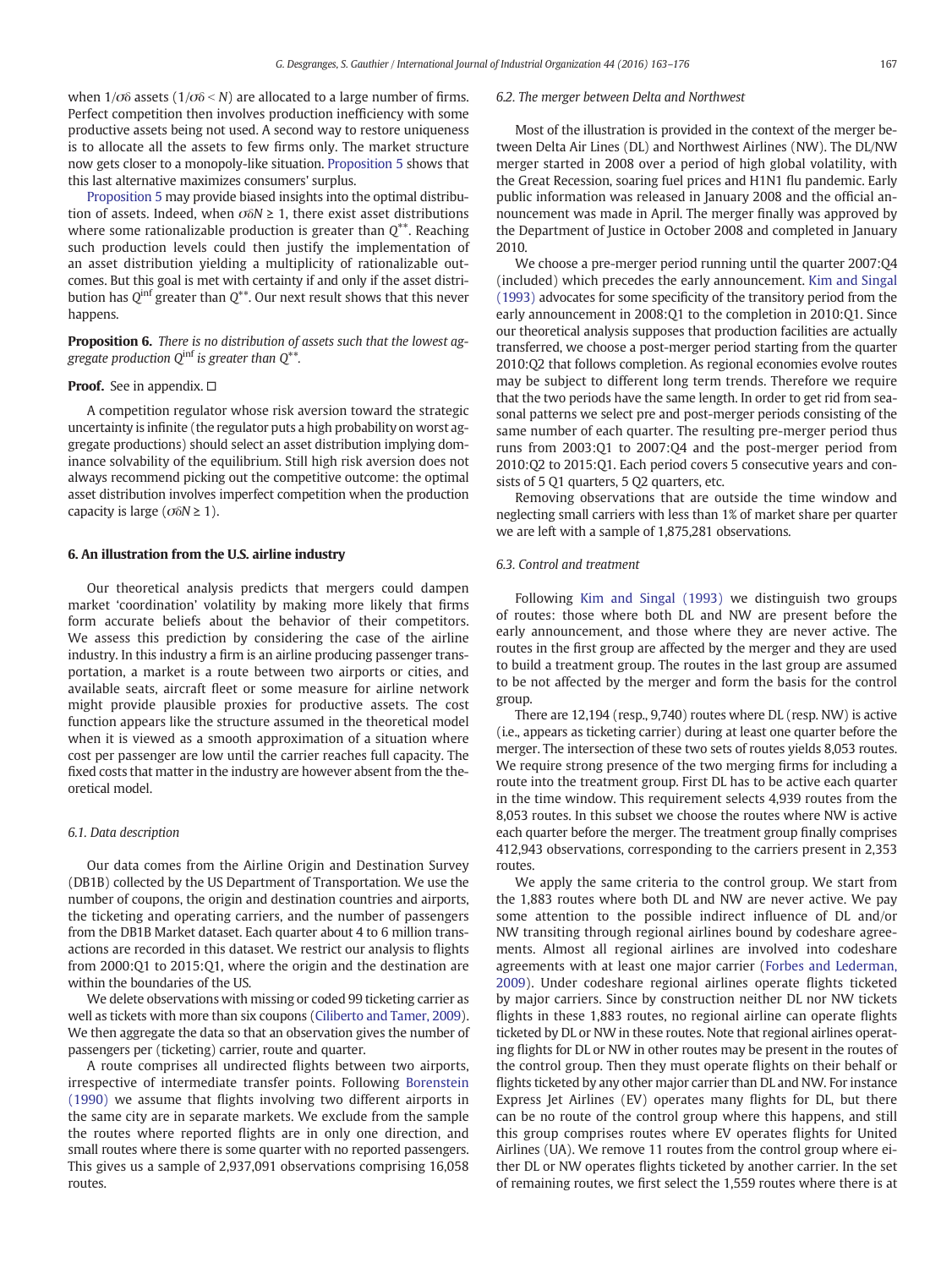Summary statistics.

|                                                 | Control        |                   |                |       | Treatment      |       |                |       |
|-------------------------------------------------|----------------|-------------------|----------------|-------|----------------|-------|----------------|-------|
| Period                                          | Pre merger     |                   | Post-merger    |       | Pre merger     |       | Post-merger    |       |
|                                                 | (1)            | $\left( 2\right)$ | (3)            | (4)   | (5)            | (6)   | (7)            | (8)   |
| Nb of quarters                                  | 20             | 20                | 20             | 20    | 20             | 20    | 20             | 20    |
| Nb of routes                                    | 226            | 143               | 226            | 143   | 2,353          | 2,135 | 2,353          | 2,135 |
| Distance per route (in km)                      | 1.322          | 1,585             | 1.322          | 1,585 | 2.068          | 2,007 | 2,068          | 2,007 |
| Nb of airports                                  | 99             | 81                | 99             | 81    | 137            | 137   | 137            | 137   |
| Nb of different carriers                        | 18             | 18                | 16             | 14    | 20             | 18    | 16             | 16    |
| Nb of carriers per route and quarter            | 2.32           | 2.32              | 2.36           | 2.37  | 4.90           | 4.65  | 3.87           | 3.69  |
| Nb of passengers per route and quarter (period) | 22.589         | 4,878             | 20.542         | 5.184 | 6.485          | 4,736 | 6.575          | 4.729 |
| Herfindahl index per route and quarter          | 0.63           | 0.63              | 0.67           | 0.66  | 0.37           | 0.38  | 0.46           | 0.47  |
| Homogeneity devices                             | N <sub>0</sub> | Yes               | N <sub>0</sub> | Yes   | N <sub>o</sub> | Yes   | N <sub>0</sub> | Yes   |

Note: Italics apply to the sample obtained following propensity score matching.

least one carrier that is active each quarter both pre and post-merger. This carrier plays the role of DL in the treated routes. Finally a counterpart of NW is found by requiring that the routes of the control group have at least two different carriers always active until the merger announcement. This additional requirement is very demanding: the control group eventually consists of 226 routes only, which corresponds to a 21,192 observation sample.

The full dataset has  $412,943 + 21,192 = 434,135$  observations of carriers in the selected routes in the sample window.

Descriptive statistics about the two groups are given in normal font style in Table 1. The treatment typically comprises longer routes with less competition and much less passengers. In view of these differences one may find questionable the validity of the common trend assumption. In our setup it is difficult to assess the validity of this assumption since the dependent variable will be computed only once before the merger and once after the merger for each carrier  $\times$  route pair. Nevertheless one might argue that this assumption is more likely to hold when the two groups display ex ante greater similarity. To obtain more similar groups we use a nearest neighbor matching algorithm that matches each treated route one at a time to the control route with closest score. The propensity score is computed from a logit model whose all explanatory variables are from 2000:Q1, i.e., three years before the beginning of the pre-merger period. The explanatory variables are the distance of the route, the number of passengers transported in the route, the number of competitors and the Herfindahl index in the route. We have also constrained the number of carriers in 2000:Q1 to be the same in the treated route and the matched control route. $3$  The matching procedure leads to 83 unmatched routes in the control group, and 218 in the treatment group. The matched subsample has 370,169 observations obtained from 143 routes in the control group and 2,135 treated routes. Descriptive statistics about the two groups at the outcome of this procedure are given in italic font style in Table 1. The matching procedure performs rather well.

**Remark 1.** Our methodology does not guarantee the absence of connections between the routes of the two groups. In particular some DL/NW competitors are active in the two groups, and some treated and control routes share a common endpoint. We find that 15 over 23 carriers are active in both treated and control routes, yielding multimarket contacts in all the routes of the control group, and in most treated routes. Such contacts possibly influence coordination ([Ciliberto and Williams, 2010](#page-13-0)). They may be potential confounding factors if the DL/NW merger occurs simultaneously with changes in the pattern of multimarket contacts. Virtually all the carriers are involved in multimarket contacts before and after the merger, with no clear changes in the pattern of multimarket contacts. Only America West Airlines (HP) and Spirit Airlines (NK) are involved in multimarket contacts either before or after the merger. America West and US Airways (US) merge during the period under consideration, and US was still involved in multimarket contacts after the DL/NW merger. Spirit Airlines appears in both groups only in the post-merger period, but represents less than 1% of the passengers transported during this period. The issues implied by the routes in different groups having common endpoints are potentially more worrisome. In the matched dataset 54 airports belong to both groups. All the routes in the control group and 2/3 of the treated routes share one common airport. We did not address this issue specifically. It may be partially handled by the inclusion of a route fixed effect in our econometric specification.

# 6.4. Econometric model

Our measure of 'coordination' volatility is the coefficient of variation CoVar of the number of passengers per carrier and route,

$$
Covarfrp = \frac{\sigma_{frp}}{\overline{q}_{frp}},\tag{11}
$$

where  $\overline{q}_{frp}$  is the average number of passengers transported by carrier f in route  $r$  during period  $p$ , and

$$
\sigma_{frp}^2 = \frac{1}{\# \mathcal{P}(p) - 1} \sum_{t \in \mathcal{P}(p)} \left( q_{fr}(t) - \overline{q}_{frp} \right)^2,
$$

with  $P(p)$  consisting of the quarters t in period p.

Our most general econometric model takes the form

$$
log(CoVarfrp) = Xfp b0 + \muf + \mur + Postp bpost + Treatedfr bTreat
$$
  
+ Post<sub>p</sub> × Treated<sub>fr</sub> b<sub>dd</sub> +  $\varepsilon$ <sub>frp</sub>.

The regressors include carrier and route fixed effects  $\mu_f$  and  $\mu_r$ , the Post<sub>n</sub> variable (equal to 0 when  $p = 0$  and 1 otherwise), and a Treated<sub>fr</sub> variable equal to 0 for all the carriers  $f$  in a route  $r$  of the control group, and to 1 for all the carriers  $f$  in a route  $r$  of the treatment group. In our theoretical model firms face the same cost environment whereas the DL/NW merger occurs in a context of sharp increase in oil prices and possibly perturbed labor relations. The vector  $X_{fp}$  comprises a constant and two controls for differential cost changes:  $Pfuel<sub>fp</sub>$  gives the fuel

<sup>&</sup>lt;sup>3</sup> The estimation is made using the matchit function available for R, with the nearest method, allowing for replacement, a ratio equal to 1 and the constraint of performing an exact matching on the number of carriers in 2000:Q1 covariate.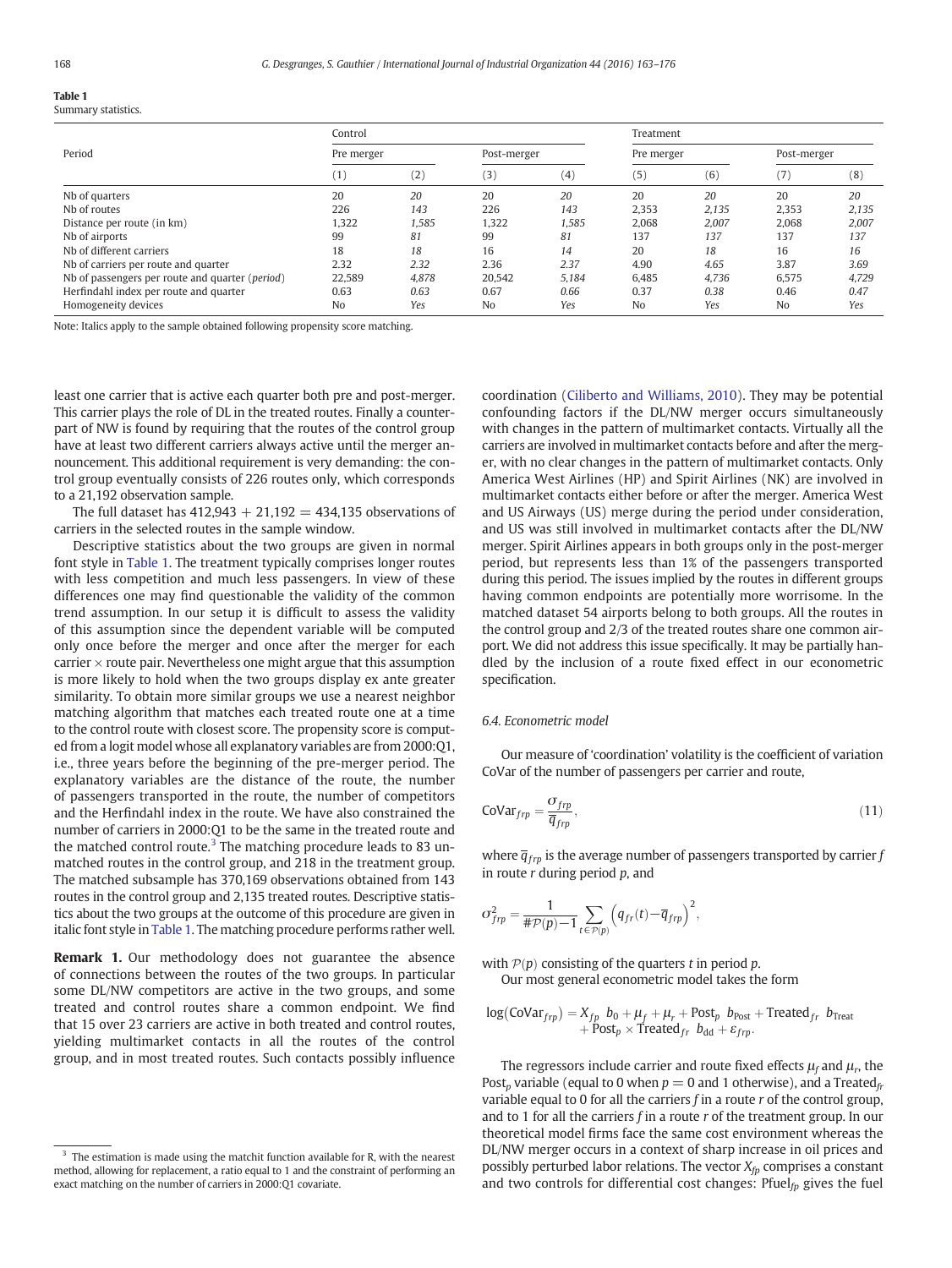

Fig. 1. Distribution of CoVar per carrier and route.

price per gallon<sup>4</sup> and Wage<sub>fp</sub> the average wage per full time equivalent worker.5,6

The coefficient  $b_{dd}$  is the difference-in-differences impact of the merger on the (logarithm of the) coefficient of variation of the number of passengers.

# 6.5. Impact of the DL/NW merger

To implement the econometric model we transform the sample so that the unit of observation becomes a triplet (carrier  $\times$  route  $\times$  period). We are then left with only two observations for each carrier f and route r. The first one gives CoVar $_{60}$  and the other CoVar $_{61}$ . This yields a sample of 26,283 observations. We first consider the 'intensive' margin by abstracting from entry and exit firms' decisions. We remove all the observations corresponding to carriers that are active during either the pre or post-merger periods, but not in the two periods (except NW that is present in the pre-merger period only). That is, we examine how volatility changes for carriers that are active both before and after the merger. The resulting full 'intensive' sample has 21,885 observations. The own effect of the extensive (entry/exit) margin will be analyzed in [Table 3](#page-8-0).

Fig. 1 depicts the distribution of CoVar before the merger announcement (solid line) and after the merger completion (dotted line), for carriers in routes of the control group (in black) and of the treatment group (in red). The left panel considers the whole treatment group. It shows that these routes resisted well the destabilization that occurs in the routes of the control group, with volatility being slightly dampened in the treatment group. The two remaining panels describe the volatility impact for different subsamples of the treatment group. The panel in the middle considers a subsample that only consists of DL observations. The production of this carrier clearly enters a huge stabilization phase following completion. The right panel excludes DL and NW observations and highlights that volatility is just slightly magnified among DL/NW competitors in the treated routes. The difference-in-differences argument thus suggests that stabilization not only concerns DL but also DL/NW competitors, that are all the firms active in the market.

The regression results reported in [Table 2](#page-7-0) confirm the insights from Fig. 1. Columns (1) to (3) apply to the 21,885 observation sample of firms active both before and after the merger observations. For each specification the DL/NW merger caused a significant volatility reduction. The coefficient of variation of the number of passengers transported decreases by 24.7% in column (3). In this sample NW has 14.9% market share before the merger, so that the transfer of 1% market share from a small carrier to a larger one yields a 1.65% reduction in the firms' production variability.

Columns (4) to (6) apply to the 18,675 observation sample of the matched firms active both before and after the merger. The coefficient of variation now decreases by 30.5% in column (6) but NW has 19.9% market share in this sample. This gives the main result of this illustration: the transfer of 1% market share from NW to DL implied a 1.53% reduction in production variability at the firm  $\times$  route level.

In appendix we provide more details on DL/NW merger. We find that a stabilizing impact for different pre and post-merger periods, provided that the transitory period between announcement and completion is not taken into account. We also find that the merger has a destabilizing impact in the very short run. The gain in stability obtains two years after the completion and then quickly reaches the level reported in [Table 2.](#page-7-0)

In appendix we perform various robustness checks. In particular we find no impact for unbalanced placebo mergers, as well as for the routes

<sup>4</sup> This variable is computed from the Air Carrier Financial Reports, Form 41 Financial Data, Schedule P-12a, as the ratio between the total fuel cost (in US Dollars) spent on scheduled domestic flights (SDOMT-COST) and the total fuel consumption (in Gallons) on scheduled domestic flights (SDOMT-GALLONS).

<sup>5</sup> It is computed from the same Form 41 Financial Data, now Schedules P-6 and P-1a Employees. It is equal to the ratio of total salaries (SALARIES) in Schedule P-6 and total full-time equivalent employees (EMPFTE) that counts two part-time employees as one full-time employee, given in Schedule P-1a. Both variables are aggregated per period (pre and post-merger).

 $6$  The theoretical model also supposes given production facilities for every firm. The seat capacity reported in the T-100 database is not a suitable proxy for capacity since it is potentially endogenous. Indeed airlines adjust both frequencies and aircraft (and thus seat capacity) over seasonal cycles. Schedule B-43 Inventory available in Form 41 Financial Data provides an annual inventory of aircraft engines per carrier as well as some details about aircrafts. It is better suited for controlling for firm size, but the data is available from 2006:Q1 only. Since the US/HP merger occurred before 2006, we did not include seat capacity in the illustration. Still we checked that the impact of the DL/NW and UA/CO mergers that both occurred after 2006 are unaffected by the inclusion of this additional control (the results are not reported in the paper).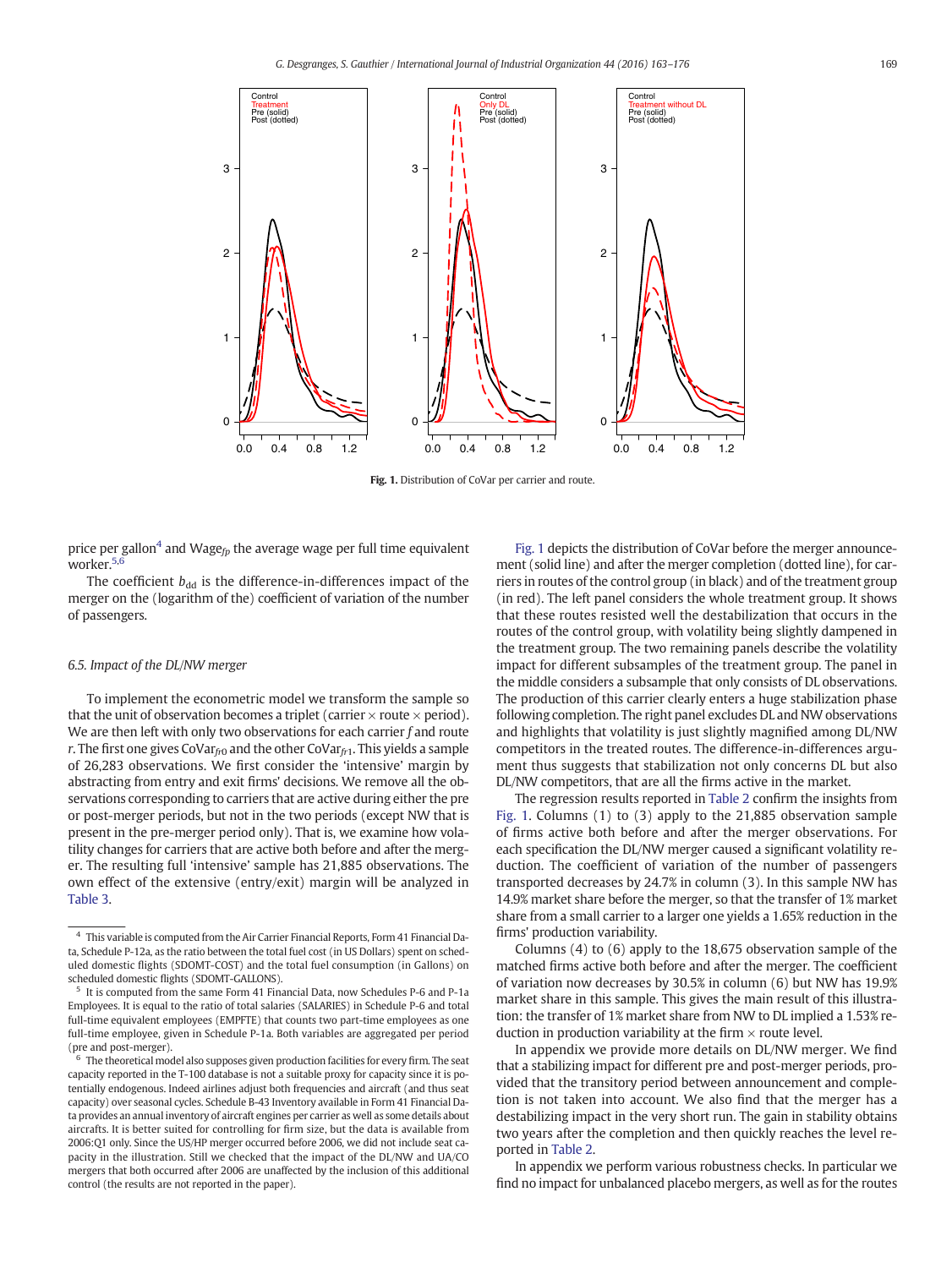<span id="page-7-0"></span>A stabilizing impact of the DL/NW merger.

|                       | CoVar                              |             |             |                                       |             |             |  |
|-----------------------|------------------------------------|-------------|-------------|---------------------------------------|-------------|-------------|--|
|                       | Full intensive <sup>#</sup> sample |             |             | Matched intensive <sup>‡</sup> sample |             |             |  |
|                       | (1)                                | (2)         | (3)         | (4)                                   | (5)         | (6)         |  |
| Constant              | $-1.005***$                        | 0.066       | $-4.213***$ | $-0.906***$                           | $-1.193***$ | $-4.372***$ |  |
|                       | (0.034)                            | (0.116)     | (0.413)     | (0.034)                               | (0.046)     | (0.503)     |  |
| PFuel (log)           |                                    |             | $-2.282***$ |                                       |             | $-2.510***$ |  |
|                       |                                    |             | (0.129)     |                                       |             | (0.161)     |  |
| Wage (log)            |                                    |             | $2.649***$  |                                       |             | $2.754***$  |  |
|                       |                                    |             | (0.257)     |                                       |             | (0.311)     |  |
| Post                  | $0.183***$                         | $0.185***$  | $1.410***$  | $0.244***$                            | $0.244***$  | $1.605***$  |  |
|                       | (0.037)                            | (0.039)     | (0.103)     | (0.043)                               | (0.046)     | (0.127)     |  |
| Treated               | $0.300***$                         |             |             | $0.208***$                            |             |             |  |
|                       | (0.035)                            |             |             | (0.036)                               |             |             |  |
| Post $\times$ Treated | $-0.218***$                        | $-0.261***$ | $-0.247***$ | $-0.276***$                           | $-0.319***$ | $-0.305***$ |  |
|                       | (0.039)                            | (0.042)     | (0.044)     | (0.045)                               | (0.049)     | (0.049)     |  |
| Route fixed effect    | N <sub>o</sub>                     | Yes         | Yes         | N <sub>o</sub>                        | Yes         | Yes         |  |
| Carrier fixed effect  | N <sub>0</sub>                     | Yes         | Yes         | N <sub>o</sub>                        | Yes         | Yes         |  |
| Nb of observations    | 21,885                             | 21,885      | 21,885      | 18,675                                | 18,675      | 18,675      |  |

Standard errors are clustered at the route level.

Pre merger period: 2003:Q1–2007:Q4; post-merger period: 2010:Q2–2015:Q1.

Significant at the 10 percent level.

⁎⁎ Significant at the 5 percent level.

\*\*\* Significant at the 1 percent level.

‡ Full and matched samples only comprise carriers present both before and after the merger.

where DL does not compete with NW during the pre-merger period. We also find a stabilizing impact for two other important mergers of the last decade, the one between US Airways and America West, and the one between United and Continental.

# 6.6. Discussion and limits

Column (1) of [Table 3](#page-8-0) shows that the merger effect entirely disappears when the post-merger goes from announcement to completion. Column (2) shows that the stabilizing impact reappears, but is mitigated with respect to those reported in Table 2, when the post-merger period starts from announcement and ends in 2015:Q1. These results suggest that the actual transfer of production capacities is a necessary condition for stabilization.<sup>7,8</sup> In Appendix we analyze the recent merger between Southwest Airlines (WN) and AirTran Airways (FL) completed in 2014:Q4. We find results consistent with this prediction. There is indeed no impact for the merger, with a post-merger period ending at completion.

Columns (3) to (5) take into account the extensive margin by the inclusion of all the carriers active either before or after the merger. Column (4) considers our reference post-merger period starting following the completion. It therefore differs from column (6) in Table 2 by including the carriers exiting the market before the announcement or entering the market after the completion. The impact in column (4) is negative but in this large dataset it is significant at the 10% level only, suggesting exits of 'stable' carriers from the control group and/or entries of 'unstable' carriers in the treated routes. With different post-merger periods the extensive entry/exit margin the merger yields no impact on variability of the number of passengers. The lower size of the sample in column (5) is mostly due to entries after completion. These entries imply enough instability in the treated routes to offset the stabilizing impact of the merger reported in column (2).

These early results accord with our theoretical predictions. The stabilizing impact on production only appears following the completion, once productive assets of the two airlines are actually merged; it concerns not only the merging firms but also the other firms present in the market; new entries tend to exacerbate variability. Still our method does not allow us to identify properly changes in the set of rationalizable outcomes. Alternative plausible mechanisms consistent with an equilibrium viewpoint could explain stabilization as well. Some of them have already been discussed above or are discussed in the appendix. Others could involve collusion (merger may facilitate collusion by reducing the number of participants in a market) or sharing of information on uncertain demand [\(Kalnins et al., 2010](#page-13-0)). More should thus be done to assess the plausibility of the rationalizability viewpoint.

# 7. Conclusion

Considering rationalizable outcomes affects usual recommendations made in competition policy when the competitive outcome is not dominant solvable. In this case, the market should sometimes involve few firms, each one endowed with similar production capacities. We find that market power 'stabilizes' Nash equilibrium production by favoring dominance solvability of the equilibrium. This implies a trade-off between stability and efficiency: Asymmetry results both in a lower consumers' surplus in equilibrium and a gain in the likelihood that the equilibrium be reached.

Robustness checks could tackle the following issues:

1. The flavor of the results is that instability is favored by model primitives discouraging entries. A typical example involves entry fixed costs. If these costs are large enough to deter entry of a firm expecting all the others to produce their monopoly production, then the 'no production' decision is rationalizable (which implies that the monopoly production is rationalizable as well,  $[q_{\ell}^{\text{inf}}, q_{\ell}^{\text{sup}}] = [0, q_{\ell}^m]$ ). This argument is robust: it relies neither on symmetry nor on linearity. In addition, entry fixed costs may yield equilibrium multiplicity, which implies failure of global dominance solvability (the set of rationalizable solutions always includes all the equilibria).

 $7$  Specific features of the airline industry imply that some actions in fact are preannounced and only gradually committed to over time: details about the flight are taken and announced to passengers well ahead of the actual flight date, and market intelligence data clearinghouses help forming accurate forecasts about competitors' actions. If the DL/NW merger was a surprise in the airline industry, it may also be that carriers cannot easily change their own schedules early in the transitory period.

 $8$  The sample in column (1) is a subset of the sample in column (2): the sample in column (2) comprises firms exiting during the transitory period but reentering the route after completion. The mitigated impact in column (2) could therefore also result from temporary exits of firms whose behavior displays more inertia after the completion.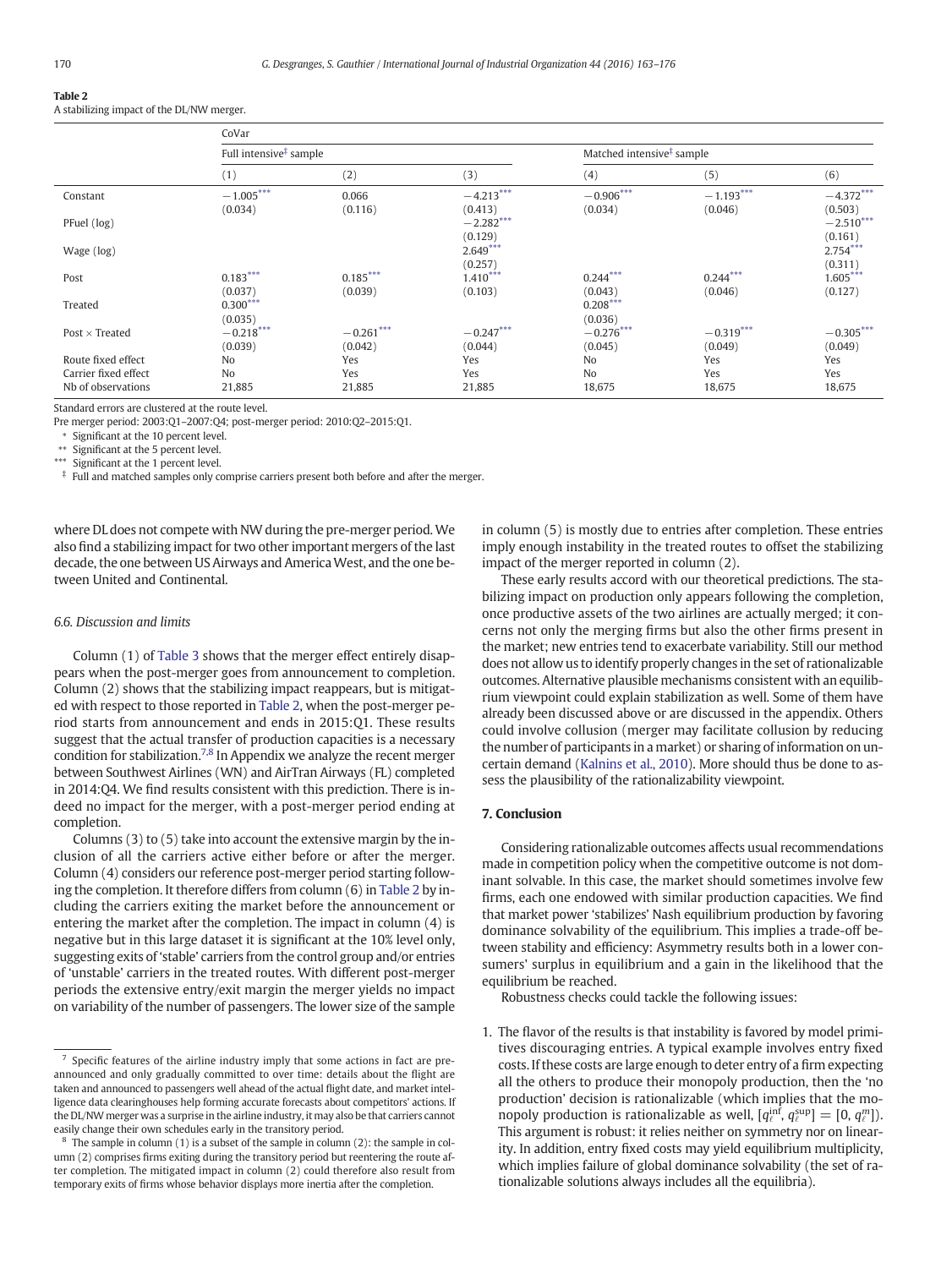<span id="page-8-0"></span>Limits to the impact of the DL/NW merger.

|                       | CoVar                                 |                              |                                  |                              |                              |  |  |
|-----------------------|---------------------------------------|------------------------------|----------------------------------|------------------------------|------------------------------|--|--|
|                       | Matched intensive <sup>‡</sup> sample |                              | Full <sup>†</sup> matched sample |                              |                              |  |  |
|                       | (1)                                   | (2)                          | (3)                              | (4)                          | (5)                          |  |  |
| Post-merger period    | 2008:Q2-2009:Q41                      | 2008:02-2015:01 <sup>2</sup> | 2008:02-2009:041                 | 2010:02-2015:01 <sup>3</sup> | 2008:Q2-2015:Q1 <sup>2</sup> |  |  |
| Constant              | $-1.777$                              | 5.337***                     | $-0.808$                         | $-3.423***$                  | 0.248                        |  |  |
|                       | (1.280)                               | (0.265)                      | (1.948)                          | (0.682)                      | (0.688)                      |  |  |
| PFuel (log)           | 1.217                                 | $-2.366***$                  | 0.182                            | $-2.075***$                  | $-2.487***$                  |  |  |
|                       | (0.654)                               | (0.144)                      | (0.831)                          | (0.252)                      | (0.189)                      |  |  |
| Wage (log)            | 0.034                                 | $-3.783***$                  | 0.020                            | $2.320***$                   | $-0.380$                     |  |  |
|                       | (0.878)                               | (0.184)                      | (1.299)                          | (0.444)                      | (0.458)                      |  |  |
| Post                  | $-0.318**$                            | $2.677***$                   | $-0.096$                         | $1.405***$                   | $2.092***$                   |  |  |
|                       | (0.151)                               | (0.104)                      | (0.209)                          | (0.224)                      | (0.243)                      |  |  |
| Post $\times$ Treated | 0.161                                 | $-0.159***$                  | 0.129                            | $-0.251$                     | 0.057                        |  |  |
|                       | (0.098)                               | (0.044)                      | (0.141)                          | (0.129)                      | (0.174)                      |  |  |
| Route fixed effect    | Yes                                   | Yes                          | Yes                              | Yes                          | Yes                          |  |  |
| Carrier fixed effect  | Yes                                   | Yes                          | Yes                              | Yes                          | Yes                          |  |  |
| Nb of observations    | 33,348                                | 11,033                       | 35,638                           | 22,481                       | 13,108                       |  |  |

Standard errors are clustered at the route level.

1. Pre merger period: 2006:Q2–2007:Q4.

2. Pre merger period: 2001:Q1–2007:Q4.

3. Pre merger period: 2003:Q1–2007:Q4.

⁎ Significant at the 10 percent level.

Significant at the 5 percent level.

\*\*\* Significant at the 1 percent level.

ſ

 $*$  Full and matched samples only comprise carriers present both before and after the merger. The sample only comprises matched carriers present both before and after the merger. † The sample comprises all the matched carriers present during one quarter at least over the sample window.

2. Our results can be extended to a general linear anonymous game. In such a game, the best-response map is

In the Cournot game,  $a = \delta_0 b / \delta$ . Since our results rely on first and second derivatives of these two functions, by continuity, they still hold

3. Our analysis abstracts from the possibility of collusion among firms. Firms' homogeneity is known to favor collusion [\(Compte et al.,](#page-13-0) [2002\)](#page-13-0). Our results can therefore be thought of as another illustration of the fragility of the equilibrium with identical firms. Still, the issue of rationalizability and collusion would be worth to study. On the one hand, it is possible that the market never reaches the equilibrium when firms have similar production facilities, because the market outcome is a rationalizable outcome different from the Cournot equilibrium, so that collusion does not arise. On the other hand, collusion maintains asymmetries across firms, and may therefore preserve

4. In our analysis, the asset distribution is exogenous. A market for the assets may possibly preserve dominance solvability of the equilibrium. If, for instance, firms with a higher stock of assets are more likely to acquire new assets, because e.g., the assets can also be used as collateral, then a market for productive assets favors asymmetries across firms, and thus dominance solvability of the

Let  $L_0$  be the set of values of  $\ell$  such that  $q_\ell^{\text{inf}} = 0$ . The relations [\(4\)](#page-2-0)

 $R_{\ell}(Q_{-\ell}) = \begin{cases} a(N_{\ell}) - b(N_{\ell})Q_{-\ell} & \text{if } Q_{-\ell} \le a(N_{\ell})/b(N_{\ell}), \\ 0 & \text{if } Q_{-\ell} \ge a(N_{\ell})/b(N_{\ell}). \end{cases}$ 

when *a* and *b* are close in the  $C^2$ -topology.

dominance solvability of the equilibrium.

Apendix A. Proof of [Lemmas 2 and 3](#page-2-0)

 $\forall \ell \notin L_0$ ,  $q_{\ell}^{\text{inf}} = b_{\ell} \left( \frac{\delta_0}{\delta} - \left( Q^{\text{sup}} - q_{\ell}^{\text{sup}} \right) \right),$ 

 $\forall \ell \quad , \quad q_{\ell}^{\textrm{sup}} = b_{\ell} \bigg( \frac{\delta_0}{\delta} - \left( \mathcal{Q}^{\textrm{inf}} \!-\! q_{\ell}^{\textrm{inf}} \right) \bigg).$ 

equilibrium.

 $\forall \ell \in L_0$ ,  $q_{\ell}^{\text{inf}} = 0$ ,

give:

Solving for 
$$
q_{\ell}^{\text{inf}}
$$
 and  $q_{\ell}^{\text{sup}}$  gives

$$
\forall \ell \in L_0 \quad , \quad q_{\ell}^{\inf} = \frac{b_{\ell}^2}{1 - b_{\ell}^2} \left( \frac{\delta_0}{\delta} - Q^{\inf} \right) + \frac{b_{\ell}}{1 - b_{\ell}^2} \left( \frac{\delta_0}{\delta} - Q^{\sup} \right), \tag{12}
$$

$$
\forall \ell \in L_0 \quad , \quad q_{\ell}^{\sup} = \frac{b_{\ell}}{1 - b_{\ell}^2} \left( \frac{\delta_0}{\delta} - Q^{\inf} \right) + \frac{b_{\ell}^2}{1 - b_{\ell}^2} \left( \frac{\delta_0}{\delta} - Q^{\sup} \right), \tag{13}
$$

$$
\forall \ell \in L_0 \quad , \quad q_{\ell}^{\text{sup}} = b_{\ell} \left( \frac{\delta_0}{\delta} - Q^{\text{inf}} \right), \tag{14}
$$

and ∀  $\ell \in L_0$ ,  $q_{\ell}^{\text{inf}} = 0$ . Summing over  $\ell$  gives a linear system in  $Q^{\text{inf}}$  and  $Q^{\text{sup}}$  whose solution is Eq. [\(7\)](#page-2-0), namely:

$$
Q^{\inf}=\left(1+\frac{c\!-\!a}{a^2\!-\!c(c+e)}\right)\!\frac{\delta_0}{\delta},\quad Q^{\sup}=Q^{\inf}+\frac{e}{a^2\!-\!c(c+e)}\frac{\delta_0}{\delta},
$$

with

$$
a = 1 + \sum_{\ell \in L_0} \frac{b_{\ell}^2}{1 - b_{\ell}^2}, c = \sum_{\ell \in L_0} \frac{b_{\ell}}{1 - b_{\ell}^2}
$$
 and  $e = \sum_{\ell \in L_0} b_{\ell}.$ 

For every  $\ell \in L_0$ ,  $q_{\ell}^{\text{inf}} = 0$  so that  $\sum_{k \neq \ell} q_k^{\text{sup}} > \delta_0/ \delta$ . Using Eqs. (13), (14) and the expressions of  $Q^{\text{inf}}$  and  $Q^{\text{sup}}$ , this latter inequality is equivalent to:

$$
\frac{(c-a)(b_m+1)+e}{a^2-c(e+c)} > 0.
$$
\n(15)

Since  $e \geq 0$  and

$$
Q^{\text{sup}} - Q^{\text{inf}} = \frac{e}{a^2 - c(e + c)} \frac{\delta_0}{\delta} \ge 0,
$$
\n(16)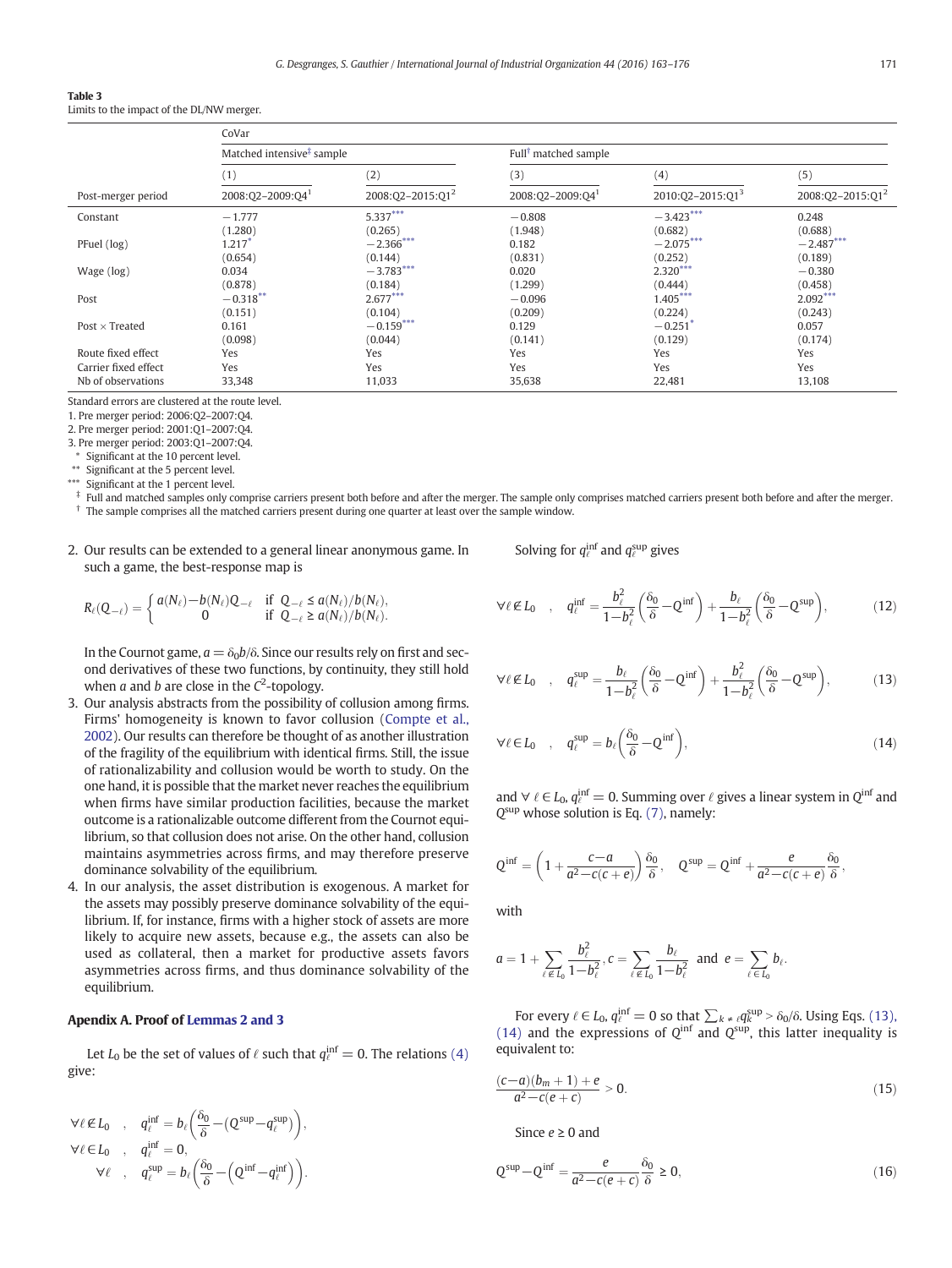it follows that  $a^2 - c^2 - ce > 0$ , so that the inequality Eq. [\(15\)](#page-8-0) is equivalent to

$$
(a-c)(b_m+1)<\mathbf{e},\tag{17}
$$

which is equivalent to Eq. [\(6\)](#page-2-0) since

$$
c-a=\sum_{k\in L_0}\frac{b_k}{1+b_k}-1.
$$

Hence,  $q_{\ell}^{\rm inf}=0$  if and only if Eq. [\(6\)](#page-2-0) does not hold true. Since the LHS of Eq. [\(6\)](#page-2-0) is increasing in  $\ell$ , there is a value  $\overline{\ell}$  such that  $q_\ell^{\rm inf}=0$  if and only if  $\ell > \overline{\ell}$ .

# Appendix B. Proof of [Proposition 4](#page-3-0)

Let  $dN_h = -dN_s < 0$ . By Eq. [\(2\)](#page-1-0),  $b_\ell$  is increasing and concave in  $N_\ell$ . Hence we have  $db_h < 0 < db_s$  and  $db_h + db_s > 0$ . Differentiating Eq. [\(16\)](#page-8-0) gives:

$$
dQ^{\text{sup}} - dQ^{\text{inf}} = \frac{\delta_0}{\delta} d\left(\frac{e}{a^2 - c(c + e)}\right).
$$
 (18)

We distinguish between 3 cases for the computation of  $dQ^{sup}$  – dQinf.

Case 1:  $\bar{l}$  < h < s. a and c remain constant and Eq. (18) writes:

$$
dQ^{\text{sup}} - dQ^{\text{inf}} = \frac{\delta_0}{\delta} \frac{a^2 - c^2}{(a^2 - c(c + e))^2} de,
$$

where  $de = db_h + db_s > 0$ . Since  $a^2 - c^2 = (a - c)(a + c)$ , simple algebra allows us to check that the above numerator is positive so that  $dQ^{\text{sup}} - dQ^{\text{inf}} > 0$ .

Case 2:  $h < s \leq \overline{\ell}$ . e remains constant and Eq. (18) writes:

$$
dQ^{\text{sup}} - dQ^{\text{inf}} = -\frac{\delta_0}{\delta} \frac{e}{(a^2 - c(c + e))^2} (2ada - (2c + e)dc).
$$

This has the same sign as  $((2c + e)dc - 2ada)$ . It is positive if and only if

$$
\left(c+\frac{1}{2}e\right)\sum_{\ell\leq\bar{\ell}}d\left(\frac{b_{\ell}}{1-b_{\ell}^{2}}\right)>a\sum_{\ell\leq\bar{\ell}}d\left(\frac{b_{\ell}^{2}}{1-b_{\ell}^{2}}\right).
$$
\n<sup>(19)</sup>

On the one hand,  $\frac{b_{\ell}}{1+b_{\ell}}$  is increasing and concave in  $N_{\ell}$ , which implies

$$
\sum_{\ell\leq \overline{\ell}}d\bigg(\frac{b_{\ell}}{1+b_{\ell}}\bigg)>0.
$$

This latter inequality rewrites

$$
\sum_{\ell \le \bar{\ell}} d\left(\frac{b_{\ell}}{1 - b_{\ell}^2}\right) > \sum_{\ell \le \bar{\ell}} d\left(\frac{b_{\ell}^2}{1 - b_{\ell}^2}\right),\tag{20}
$$

The LHS is positive since  $\frac{b_{\ell}}{1-b_{\ell}^2}$  is shown to be increasing and concave in  $N_{\ell}$  (but the RHS cannot be signed because  $\frac{b_{\ell}^2}{1-b_{\ell}^2}$  is neither concave nor convex in  $N_{\ell}$ ). If the RHS is negative, then Eq. (20) implies that Eq. (19) holds true. If the RHS is positive, then rewriting Eq. (17) for  $\bar{\ell}$  gives

$$
a-c>\frac{e}{1+b_{\overline{\ell}}},\qquad(21)
$$

which implies  $c + \frac{1}{2}e < a$ . Combining this latter inequality with Eq. (20) proves that Eq. (19) holds true. This shows that  $dQ^{\text{sup}} - dQ^{\text{inf}} > 0.$ 

Case 3:  $h \leq \overline{\ell} < s$ . Eq. (18) writes:

$$
dQ^{\text{sup}} - dQ^{\text{inf}} = -\frac{\delta_0}{\delta} \frac{e}{(a^2 - c(c + e))^2} (2ada - (2c + e)dc)
$$

$$
+ \frac{\delta_0}{\delta} \frac{a^2 - c^2}{(a^2 - c(c + e))^2} de
$$

 $dQ^{\text{sup}} - dQ^{\text{inf}}$  has the same sign as

$$
-e(2ada - (2c + e)dc) + (a2 - c2)de
$$
  
=  $e \frac{(2c + e) (1 + bh2) - 4abh}{(1 - bh)2 (1 + bh)2} dbh + (a2 - c2)dbs$ 

Since  $db_s > 0 > db_h$  and  $db_h + db_s > 0$ , the above expression is positive if

$$
e \frac{(2c+e)\left(1+b_h^2\right)-4ab_h}{\left(1-b_h\right)^2\left(1+b_h\right)^2} < \left(a^2-c^2\right) \tag{22}
$$

Inequality (21) implies  $(h \leq \overline{\ell})$ :

$$
a-c > \frac{e}{1+b_{\bar{\ell}}} \ge \frac{e}{1+b_h} > 0.
$$
 (23)

Using  $(a^2 - c^2) = (a - c)(a + c)$  a sufficient condition for Inequality (22) is

$$
e\frac{(2c+e)\left(1+b_h^2\right)-4ab_h}{\left(1-b_h\right)^2\left(1+b_h\right)^2}\lt (a+c)\frac{1}{1+b_h}e.
$$

This rewrites:

$$
(2c + e)\left(1 + b_h^2\right) - 4ab_h < (a + c)(1 - b_h)^2 (1 + b_h).
$$

Using again Inequality (23) ( $e < (a - c)(1 + b<sub>h</sub>)$ ), a sufficient condition for the above inequality is

$$
(2c + (a-c)(1+b_h))\left(1+b_h^2\right) - 4ab_h < (a+c)(1-b_h)^2(1+b_h).
$$

This rewrites

$$
2ab_h(b_h-1) < -c2b_h^2(1-b_h),
$$
  
  $a > cb_h.$ 

Since  $a - c > 0$ ,  $a > c > cb<sub>b</sub>$ . This shows  $dQ<sup>sup</sup> - dQ<sup>inf</sup> > 0$ .

# Appendix C. Proof of [Proposition 5](#page-3-0)

We maximize  $Q^*$  subject to Eqs. [\(8\) and \(9\)](#page-3-0) in three steps. Since  $Q^*$  is increasing in  $S$  (see Eq.  $(3)$ ), the optimization problem is to maximize  $S$ subject to Eqs. [\(8\) and \(9\).](#page-3-0)

Step 1. Consider the Lagrangian:

$$
\sum_{\ell=1}^M \frac{\sigma \delta N_\ell}{\sigma \delta N_\ell + 1} + \mu \left(1 - \sum_{\ell=1}^M \frac{\sigma \delta N_\ell}{3 \sigma \delta N_\ell + 1}\right) + \eta \left(N - \sum_{\ell=1}^M N_\ell\right).
$$

It is the Lagrangian associated with the maximization problem for a given value of M. Any solution to the initial optimization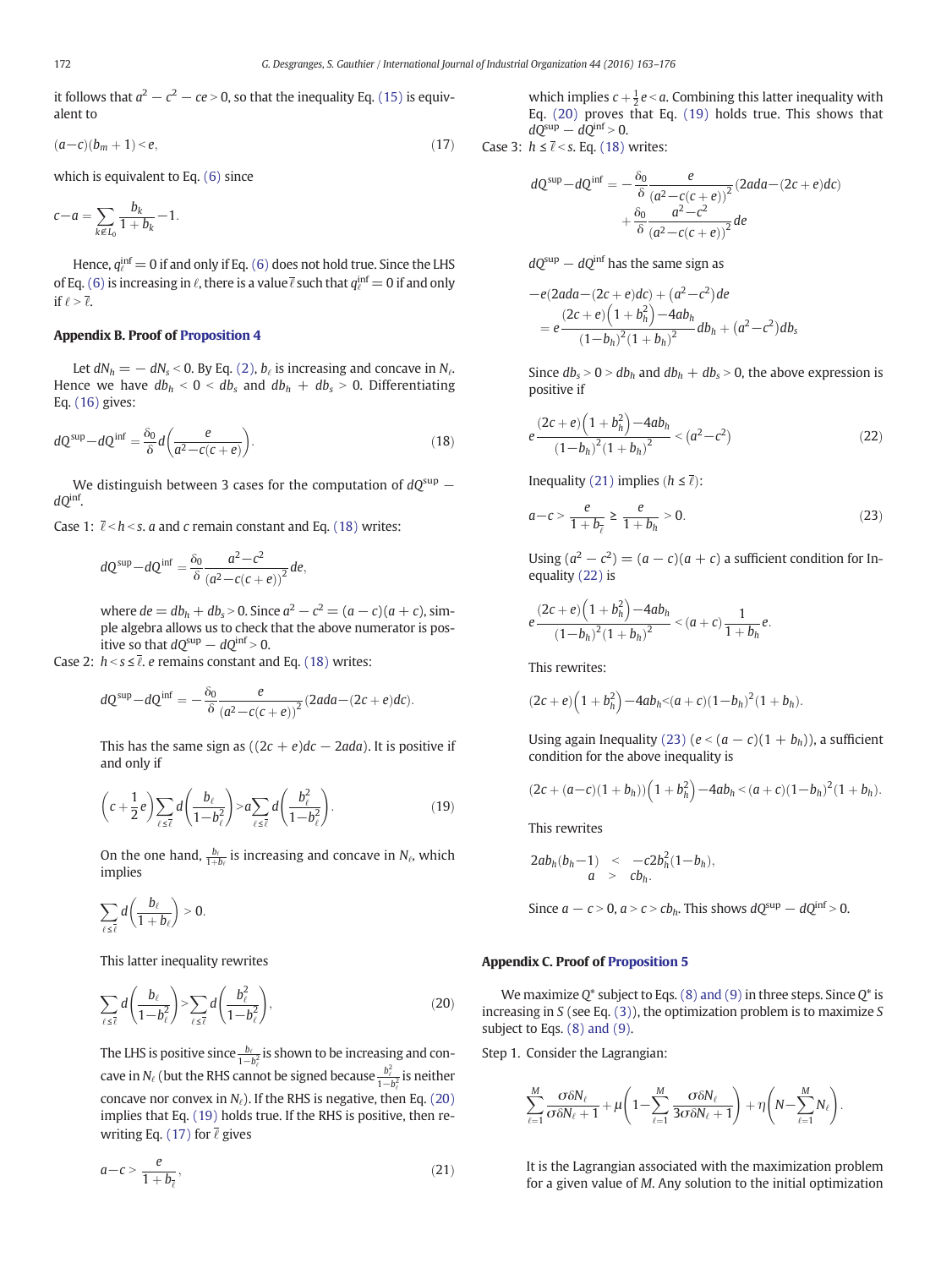problem satisfies the first-order conditions in  $N_\ell$  associated with this Lagrangian. The first-order conditions in  $N_{\ell}$  are:

$$
\sigma \delta P(\sigma \delta N_{\ell}) = 0, \text{ for every } \ell,
$$

where

$$
P(x) = \frac{1}{(1+x)^2} - \mu \frac{1}{(1+3x)^2} - \frac{\eta}{\sigma \delta}.
$$

Hence, the number of different firms (different values of  $N_{\ell}$ ) at a solution of the optimization problem equals the number of positive roots of P. Observe that

$$
P'(x) = -\frac{2}{(1+x)^3} + \mu \frac{6}{(1+3x)^3}.
$$

Since  $P'(x) \geq 0$  rewrites

$$
(3\!-\!(3\mu)^{1/3}\Big)x\le (3\mu)^{1/3}\!-\!1,
$$

P′ can change its sign at most once. Hence, either P is monotonic or P admits one local extremum. It follows that P admits at most 2 positive roots: the solution to the optimization problem involves at most two types of firms.

Denote  $i = 1, 2$  the type of a firm. Let  $M_i$  the number of firms of type  $i$  ( $i = 1, 2$ ). Every type  $i$  firm uses  $N_i$  assets ( $0 \le N_1 \le N_2$ ) w.l.o.g.).

Step 2. We maximize S for given  $N_1$  and  $N_2$  under the 2 constraints [\(8\) and \(9\).](#page-3-0) S is linear in  $M_1$  and  $M_2$ :

$$
S=M_1\frac{\sigma\delta N_1}{\sigma\delta N_1+1}+M_2\frac{\sigma\delta N_2}{\sigma\delta N_2+1}.
$$

The stability constraint [\(8\)](#page-3-0) is linear:

$$
M_1 \leq \frac{3\sigma\delta N_1 + 1}{\sigma\delta N_1} - \frac{N_2}{N_1} \frac{3\sigma\delta N_1 + 1}{3\sigma\delta N_2 + 1} M_2,
$$

and the feasibility constraint [\(9\)](#page-3-0) is linear too:

$$
M_1\leq \frac{N}{N_1}-\frac{N_2}{N_1}M_2.
$$

The marginal rate of substitution of S is  $\frac{\frac{\partial \delta N_2}{\partial \delta N_1+1}}{\frac{\partial \delta N_1+1}{\partial \delta N_1}}$  it lies between the σδ $N_1+1$ slopes of the constraints:

$$
\frac{N_2}{N_1}\frac{3\sigma \delta N_1+1}{3\sigma \delta N_2+1} < \frac{\frac{\sigma \delta N_2}{\sigma \delta N_2+1}}{\frac{\sigma \delta N_1}{\sigma \delta N_1+1}} < \frac{N_2}{N_1}.
$$

Thus, we have 3 cases: Case 1:  $N_1 \geq \frac{\sigma \delta N - 1}{3 \sigma \delta}$ . Then

$$
\frac{3\sigma\delta N_1+1}{\sigma\delta N_1}\geq \frac{N}{N_1},
$$

and the feasibility constraint is the only relevant constraint (i.e., feasibility implies stability). The solution is  $M_2 = 0$ ,  $M_1 = N/N_1$ . The value of S is

$$
\frac{\sigma \delta N}{\sigma \delta N_1+1}.
$$

Case 2:  $N_2 \leq \frac{\sigma \delta N - 1}{3\sigma \delta}$ . Then,

$$
\frac{3\sigma\delta N_2+1}{\sigma\delta N_2}\leq \frac{N}{N_2},
$$

and the stability constraint is the only relevant constraint (i.e., stability implies feasibility). The solution is  $M_1 = 0$ ,  $M_2 = \frac{3\sigma \delta N_2 + 1}{\sigma \delta N_2}$ . The value of S is

$$
\frac{3\sigma\delta N_2+1}{\sigma\delta N_2+1}.
$$

Case 3  $N_1 < \frac{\sigma \delta N - 1}{3\sigma \delta} < N_2$ . The 2 constraints are relevant. The solution is at the unique intersection between the constraints, namely

$$
\left\{\n\begin{aligned}\nM_1 &= \frac{1}{N_2 - N_1} \frac{3\sigma \delta N_1 + 1}{3\sigma \delta N_1} \left(\frac{3\sigma \delta N_2 + 1}{\sigma \delta} - N\right) \\
M_2 &= \frac{1}{N_2 - N_1} \frac{3\sigma \delta N_2 + 1}{3\sigma \delta N_2} \left(N - \frac{3\sigma \delta N_1 + 1}{\sigma \delta}\right)\n\end{aligned}\n\right.
$$

The value of S is (after some computations):

$$
\frac{\sigma \delta N_1(1+3\sigma \delta N_2)+\sigma \delta N_2+\frac{2\sigma \delta N+1}{3}}{(\sigma \delta N_1+1)(\sigma \delta N_2+1)}.
$$

- Step 3. We solve for  $N_1$  and  $N_2$  maximizing S in each of the 3 above cases.
	- Case 1. Maximizing S amounts to minimize  $N_1$ . If  $\sigma \delta N \leq 1$ , then the solution is  $N_1 = 0$  and  $M_1 = + \infty$  ( $M_2 = 0$ ) and the aggregate production is  $\sigma \delta N$  (we are in the competitive case). If  $\sigma \delta N > 1$ , then the solution is  $N_1 = \frac{\sigma \delta N - 1}{3 \sigma \delta}$  and

$$
M_1 = \frac{3\sigma\delta N}{\sigma\delta N - 1},
$$
  

$$
S = \frac{3\sigma\delta N}{\sigma\delta N + 2}.
$$

The aggregate production is

$$
Q^* = \frac{S}{1+S} \frac{\delta_0}{\delta} = \frac{1}{2} \frac{3\sigma \delta N}{1+2\sigma \delta N} \frac{\delta_0}{\delta}.
$$

Case 2. (this case requires  $\sigma \delta N > 1$ ) Maximizing S amounts to maximize  $N_2$ . The solution is

$$
N_2=\frac{\sigma\delta N-1}{3\sigma\delta},
$$

this is the same solution as Case 1.

Case 3. (this case requires  $\sigma \delta N > 1$ ). The derivatives of S w.r.t. N<sub>1</sub> and  $N_2$  have the following signs:

$$
\begin{aligned}\n\frac{\partial S}{\partial N_1} &\sim 3\sigma\delta N_2 - N\sigma\delta + 1 &> 3\sigma\delta \frac{\sigma\delta N - 1}{3\sigma\delta} - N\sigma\delta + 1 = 0, \\
\frac{\partial S}{\partial N_2} &\sim 3\sigma\delta N_1 - N\sigma\delta + 1 < 3\sigma\delta \frac{\sigma\delta N - 1}{3\sigma\delta} - N\sigma\delta + 1 = 0.\n\end{aligned}
$$

S is increasing in  $N_1$  and decreasing in  $N_2$ . At the optimum,

$$
N_1 = N_2 = \frac{\sigma \delta N - 1}{3\sigma \delta}.
$$

This is again the same solution as Case 1. Summing up the 3 cases:

- If  $\sigma$  $\delta$ N  $\leq$  1, then Case 1 is the only possible case and the solution is that N is divided equally across an infinite number of firms (competitive market).
- If  $\sigma$  $\delta$ N > 1, then the 3 cases give the same solution: a symmetric oligopoly with  $\frac{3\sigma\delta N}{\sigma\delta N-1}$  firms and where each firm owns the same number  $\frac{\sigma \delta N-1}{3\sigma \delta}$  of assets. The aggregate production is  $\frac{1}{2} \frac{3\sigma \delta N}{1+2\sigma \delta N} \frac{\delta}{\delta_0}$ . One easily checks that both constraints [\(8\) and \(9\)](#page-3-0) are binding.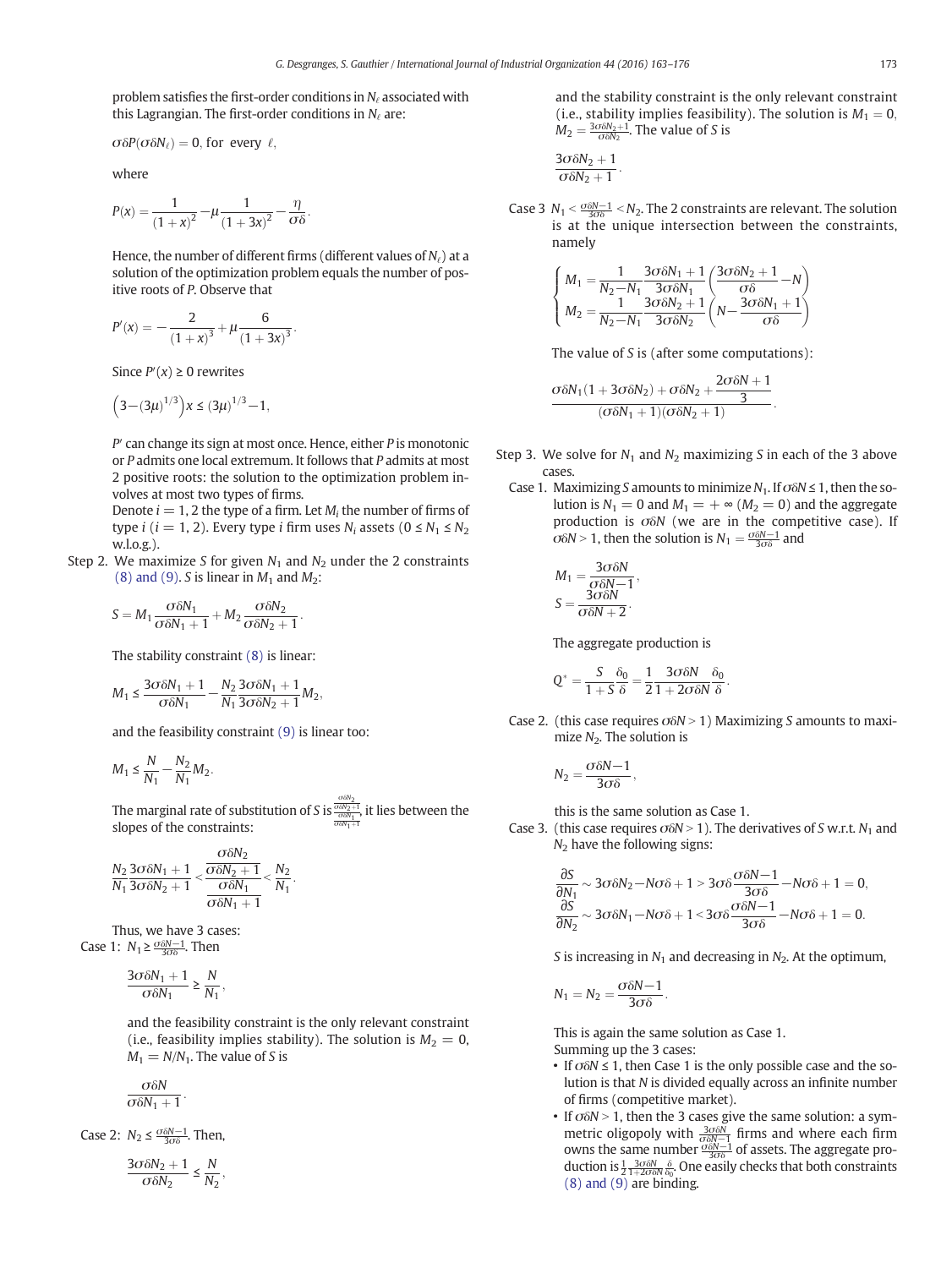# Appendix D. Proof of [Proposition 6](#page-4-0)

The expression Eq.  $(7)$  of  $Q^{\text{inf}}$  implies:

$$
\frac{1}{1-\frac{\delta}{\delta_0}Q^{\inf}} = 1 + \sum_{\ell \leq \overline{\ell}} \frac{b_{\ell}}{1-b_{\ell}} + \frac{\left(\sum_{\ell \leq \overline{\ell}} \frac{b_{\ell}}{1-b_{\ell}^2}\right) \sum_{\ell > \overline{\ell}} b_{\ell}}{\sum_{\ell \leq \overline{\ell}} \frac{b_{\ell}}{1+b_{\ell}} - 1}.
$$

By definition of  $\overline{\ell}$  and [Lemma 2,](#page-2-0) we have

$$
\sum_{\ell \leq \overline{\ell}} \frac{b_{\ell}}{1+b_{\ell}} < \sum_{\ell \leq \overline{\ell}} \frac{b_{\ell}}{1+b_{\ell}} + \sum_{\ell > \overline{\ell}} \frac{b_{\ell}}{1+b_{\overline{\ell}}} \leq 1,
$$

where the strict inequality comes from the equilibrium being unstable. Hence

$$
\sum_{\ell\leq \overline{\ell}}\frac{b_\ell}{1+b_\ell}-1<0,
$$

and

$$
\frac{1}{1\!-\!\frac{\delta}{\delta_0}Q^{\inf}}\!\leq\! 1+\sum_{\ell\leq\bar\ell}\frac{b_\ell}{1\!-\!b_\ell}.
$$

From Eq. [\(10\),](#page-3-0) we have

$$
\frac{1}{1-\frac{\delta}{\delta_0}Q^{**}}=2\frac{1+2\sigma\delta N}{2+\sigma\delta N}.
$$

Since every aggregate production ( $Q^{\inf}$  or  $Q^{**}$ ) is smaller than  $\frac{\delta_0}{\delta}$ , we have:

$$
Q^{inf} < Q^{**} \Longleftrightarrow \frac{1}{1-\frac{\delta}{\delta_0}Q^{inf}} < \frac{1}{1-\frac{\delta}{\delta_0}Q^{**}}.
$$

A sufficient condition for this last inequality is

$$
1 + \sum_{\ell \leq \overline{\ell}} \frac{b_{\ell}}{1 - b_{\ell}} < 2 \frac{1 + 2\sigma \delta N}{2 + \sigma \delta N}.\tag{24}
$$

Let  $\alpha_{\ell} = N_{\ell}/N \ge 0$  ( $\alpha_{\ell}$  decreasing in  $\ell$  and  $\sum \alpha_{\ell} = 1$ ). Using the def-inition Eq. [\(2\)](#page-1-0) of  $b_{\ell}$ , Eq. (24) rewrites

$$
\sum_{\ell \leq \tilde{\ell}} \frac{\sigma \delta \alpha_{\ell} N}{\sigma \delta \alpha_{\ell} N + 1} < \frac{3 \sigma \delta N}{\sigma \delta N + 2}.
$$
\n(25)

Note that  $f(\alpha_\ell) = \frac{\sigma \delta \alpha_\ell N}{\sigma \delta \alpha_\ell N + 1}$  is concave in  $\alpha_\ell$  so that (Jensen inequality)

$$
\sum_{\ell \leq \overline{\ell}} \frac{f(\alpha_{\ell})}{\sum_{\ell \leq \overline{\ell}} \alpha_{\ell}} \leq f\left(\frac{\sum_{\ell \leq \overline{\ell}} \alpha_{\ell}}{\sum_{\ell \leq \overline{\ell}} \alpha_{\ell}}\right) = f(1).
$$

This rewrites

$$
\sum_{\ell \leq \overline{\ell}} f(\alpha_{\ell}) \leq \frac{\sigma \delta N}{\sigma \delta N + 1} \sum_{\ell \leq \overline{\ell}} \alpha_{\ell}
$$

Since  $\sum_{\ell \leq \overline{\ell}} \alpha_{\ell} \leq 1$  and

 $\frac{\sigma \delta N}{\sigma \delta N+1} < \frac{3\sigma \delta N}{\sigma \delta N+2},$ 

this implies

$$
\sum_{\ell \, \in \, L_0} \!\! f(\alpha_\ell) {<} \frac{3 \sigma \delta N}{\sigma \delta N + 2},
$$

which shows that Eq. (25) holds true.

# Appendix E. Empirical illustration

# Appendix E.1. Alternative treatment and placebo mergers

The theoretical model predicts no impact on volatility in markets where NW does not compete with DL before the merger. To test this prediction, we select a new treatment group consisting of the routes where DL is active each quarter whereas NW is never present. The control group is unchanged, except that now we require that only one carrier be active each quarter during the full time window. We then run the same matching procedure as in the main text. The results reported in column (1) of [Table 4](#page-12-0) show no volatility impact of the merger.

In order to assess for a possible mechanical effect due to the postmerger reduction in the number of suppliers we consider two variants. In the first one we remove from the final matched subsample all the observations corresponding to DL and NW. The results reproduced in column (2) of [Table 4](#page-12-0) show that stabilization still occurs in the sample consisting of DL/NW competitors only.<sup>9</sup> In the second variant we impute to DL all the flights ticketed by NW before the merger (which removes NW in the pre-merger period). Column (3) shows that stabilization still obtains in this case. $10$ 

Finally we also consider placebo mergers with unbalanced route characteristics. Columns (4) and (5) of [Table 4](#page-12-0) report the results for two such mergers. The first one is between American Airlines (AA) and Continental (CO) and follows the chronology of the actual merger between United (UA) and CO, i.e., announced in 2008:Q1 and completed in 2011:Q4. The second one is between DL and UA and follows the chronology of the actual DL/NW merger. We find no volatility impact for these mergers.<sup>11</sup>

 $9\;$  Airlines do not supply quantities on city-pair routes, but instead they supply quantities on airport-pair segments. After the merger the opportunity cost of allocating a seat on a segment to a passenger is determined from a larger set of post-merger routes that include the segment. This could make routes more stable in equilibrium. The impact reported in column (2) in the absence of DL and NW suggests that stabilization at least partly proceeds from different channels.

 $10$  The results in [Table 4](#page-12-0) apply to the 'intensive' margin, with all the observations corresponding to carriers present both before and after the merger. They are therefore not driven by additional post-merger competitor entry or exit induced by the merger.

 $11$  The first placebo merger involves a fictitious merging firm (AA instead of UA) while the second one has a fictitious merged firm (UA instead of NW). One needs therefore to adopt different modeling strategies for these two placebo mergers. In the first case the merged carrier (CO) no longer tickets flights in the post merger period. Actually most of these flights are certainly ticketed by UA. We cannot consider that UA in these routes is unaffected by a AA/CO merger. We therefore remove from the treatment group associated with placebo AA/CO placebo merger all the 734 routes actually treated in the UA/CO merger. It remains 1,594 routes in the control group and 922 in the treatment group before applying the matching procedure, and 448 routes in the control group and 922 treated routes after applying this procedure. Note that the results reported in column (2) of [Table 4](#page-12-0) suppose no extensive margin, as in [Table 2.](#page-7-0) In the case of the placebo merger between DL and UA, there is a fictitious merged carrier: UA indeed tickets flights following the fictitious merger. We impute all these tickets to DL (which removes UA from the post-merger sample). As in the previous placebo merger the 2,353 actually treated routes of the DL/NW must be removed since DL production already comprises part of NW production in these routes. We are left with few routes: 26 routes in the control group, and 1109 treated routes. The matching procedure selects 14 routes in the control group and 304 treated routes. Focusing on the intensive margin the final matched sample has 1,618 observations. The results reported in column (5) of [Table 4](#page-12-0) obtain from this sample.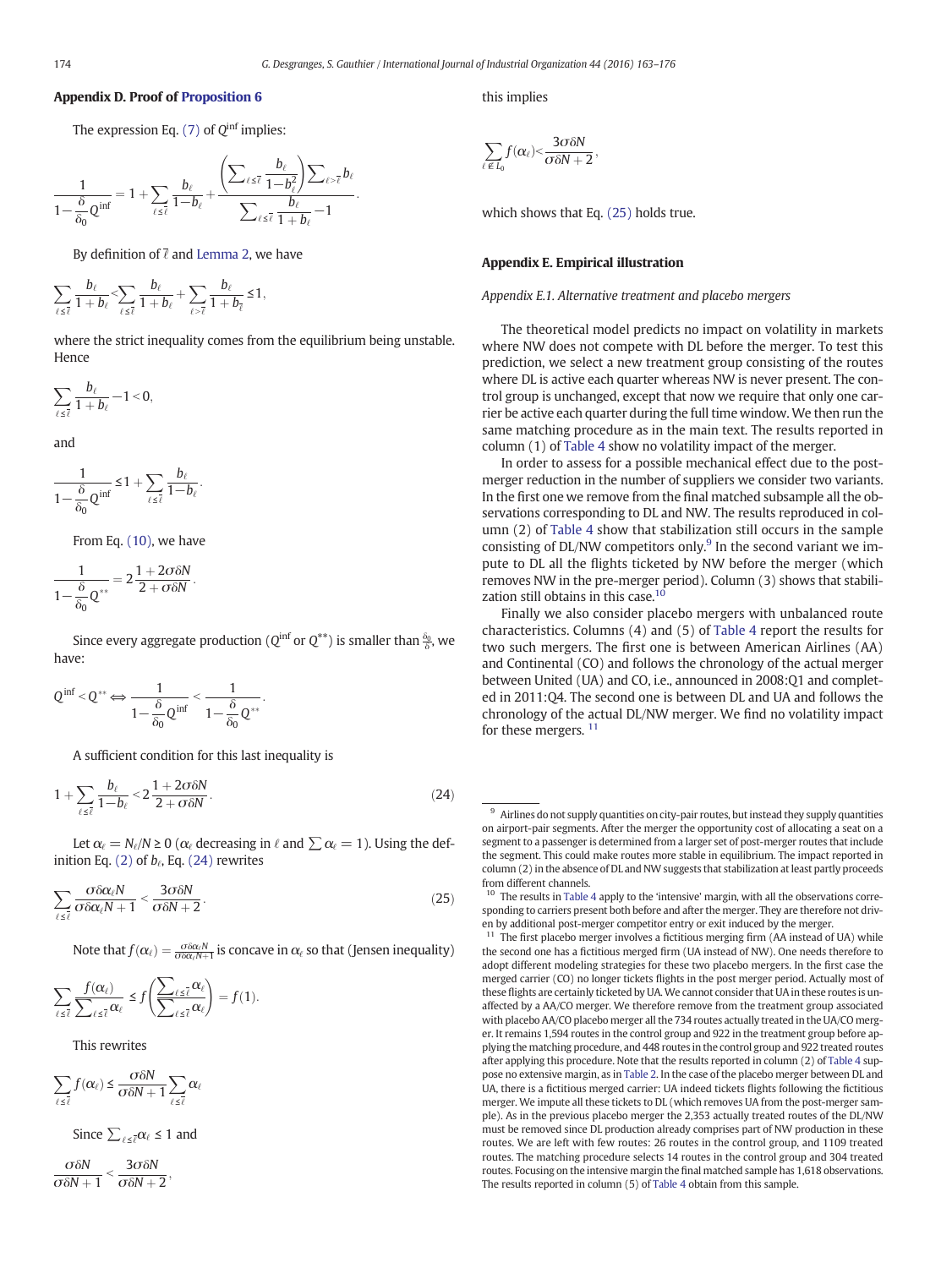<span id="page-12-0"></span>Robustness checks.

|                       | CoVar                      |                                |                                  |                              |                            |  |
|-----------------------|----------------------------|--------------------------------|----------------------------------|------------------------------|----------------------------|--|
|                       | DL without NW <sup>2</sup> | Without DL and NW <sup>2</sup> | Early consolidation <sup>2</sup> | $AA/CO$ placebo <sup>1</sup> | DL/UA placebo <sup>2</sup> |  |
|                       | $\left(1\right)$           | (2)                            | (3)                              | (4)                          | (5)                        |  |
| Constant              | $-3.780***$                | $-4.435***$                    | $-3.301***$                      | $-2.365$                     | $-8.231***$                |  |
|                       | (0.879)                    | (0.502)                        | (0.212)                          | (1.499)                      | (1.035)                    |  |
| PFuel (log)           | $-1.200***$                | $-2.506***$                    | $-2.646***$                      | $-0.242$                     | $-1.664$                   |  |
|                       | (0.457)                    | (0.161)                        | (0.105)                          | (0.691)                      | (1.696)                    |  |
| Wage (log)            | $1.944***$                 | $2.793***$                     | $2.421***$                       | 0.946                        | $5.032***$                 |  |
|                       | (0.564)                    | (0.310)                        | (0.128)                          | (0.831)                      | (0.667)                    |  |
| Post                  | $0.636*$                   | $1.603***$                     | $1.732***$                       | 0.004                        | 0.991                      |  |
|                       | (0.352)                    | (0.127)                        | (0.083)                          | (0.382)                      | (1.292)                    |  |
| Post $\times$ Treated | $-0.123$                   | $-0.308***$                    | $-0.277***$                      | $-0.163$                     | $-0.574$                   |  |
|                       | (0.115)                    | (0.048)                        | (0.043)                          | (0.122)                      | (0.354)                    |  |
| Route fixed effect    | Yes                        | Yes                            | Yes                              | Yes                          | Yes                        |  |
| Carrier fixed effect  | Yes                        | Yes                            | Yes                              | Yes                          | Yes                        |  |

Notes: Standard errors are clustered at the route level.

1. Pre-merger: 2004:Q4–2007:Q4; Post-merger: 2012:Q1–2015:Q1.

2. Pre-merger: 2003:Q1–2007:Q4; Post-merger: 2010:Q2–2015:Q1.

Significant at the 10 percent level.

Significant at the 5 percent level.

\*\*\* Significant at the 1 percent level.

Appendix E.2. Pre and post-merger period definition

To account for the possible coordination in advance of the actual merger, we run two exercises where the DL/NW pre-merger period is 2002:Q1–2006:Q4 and 2001:Q1–2005:Q4, respectively. In both cases the post-merger period is set as in [Table 2](#page-7-0) to the completion period (2010:Q2–2015:Q1). In both cases we find a significant stabilizing impact of the merger, with Post  $\times$  Treated coefficient equal to  $-0.308$ and  $-0.176$  (and p-values less than 0.01).

We also study the robustness of our results to a change in the sample window. Fig. 2 depicts how the estimated impact of the DL/NW merger changes over time. We always set a pre-merger period ending in 2007:Q4 and a post-merger period starting in 2008:Q2. The figure gives the Post  $\times$  Treated coefficient (in red) as well as its 5% confidence interval (in blue) for our most general specification (including cost controls and route and carrier fixed effects) when the end of the postmerger period varies from 2009:Q1 to 2015:Q1. In the main text we controlled for seasonality and possible trend of the number of passengers transported by choosing pre and post-merger periods containing the same number of each quarter. In Fig. 2 the pre-merger period and



Fig. 2. Change in volatility over time.

the post-merger period have the same length, proceeding backward from the quarter preceding announcement (2007:Q4). For instance, the 10 quarter post-merger period starting in 2008:Q2 and ending in 2010:Q3 is associated with the 10 quarter pre-merger period starting in 2005:Q3 and ending in 2007:Q4. In general the number of each quarter contained in the two periods differ. Fig. 2 however shows that the result reported the column (2) of [Table 3](#page-8-0) are robust to this weaker control for seasonality. Except for the completion quarter 2010:Q1 the DL/NW merger has implied a steady increase in volatility until the end of 2010, reaching it maximum in 2010:Q4. Volatility then dampens and the gain in stability occurs about two years after the completion. The 15% reduction in the coefficient of variation of the number of passengers reported in [Table 3](#page-8-0) is obtained in 2013 and remains about unchanged from this date. $12$ 

# Appendix E.3. Stabilization impact for other mergers

Finally we have applied the same methodology to three other recent mergers: the merger between United Airlines (UA) and Continental Airlines (CO), announced in 2008:Q1 and completed in 2011:Q4; the one between US Airways (US) and America West (HP), officially announced in 2005:Q2 and completed in 2007:Q2; and the recent merger between Southwest Airlines (WN) and AirTran Airways (FL), announced in 2010:Q4 and completed in 2014:Q4. In each case we have followed the same methodology as the one used for the DL/NW merger for choosing pre and post-merger periods and for selecting the matched treated and control routes.<sup>13</sup> The results are consistent with those reported in the main text for the DL/NW merger. The first two mergers yield less volatility in the number of passengers. Volatility is unaffected by the third merger, where the post-merger period only covers the quarters from announcement to completion.

 $^{12}\,$  Part of this evolution is certainly driven by the progressive increase in the number of points which enter in the computation of the standard error of the number of passengers, an additional quarter loosing importance as the width of the time window is enlarged. <sup>13</sup> In the case of the US/HP 42 treated routes satisfy presence requirements in the market before the matching procedure, but only 1 route remains at the outcome of the matching.

The results reported in column (2) of [Table 5](#page-13-0) are obtained from the full sample, i.e., without applying route matching.